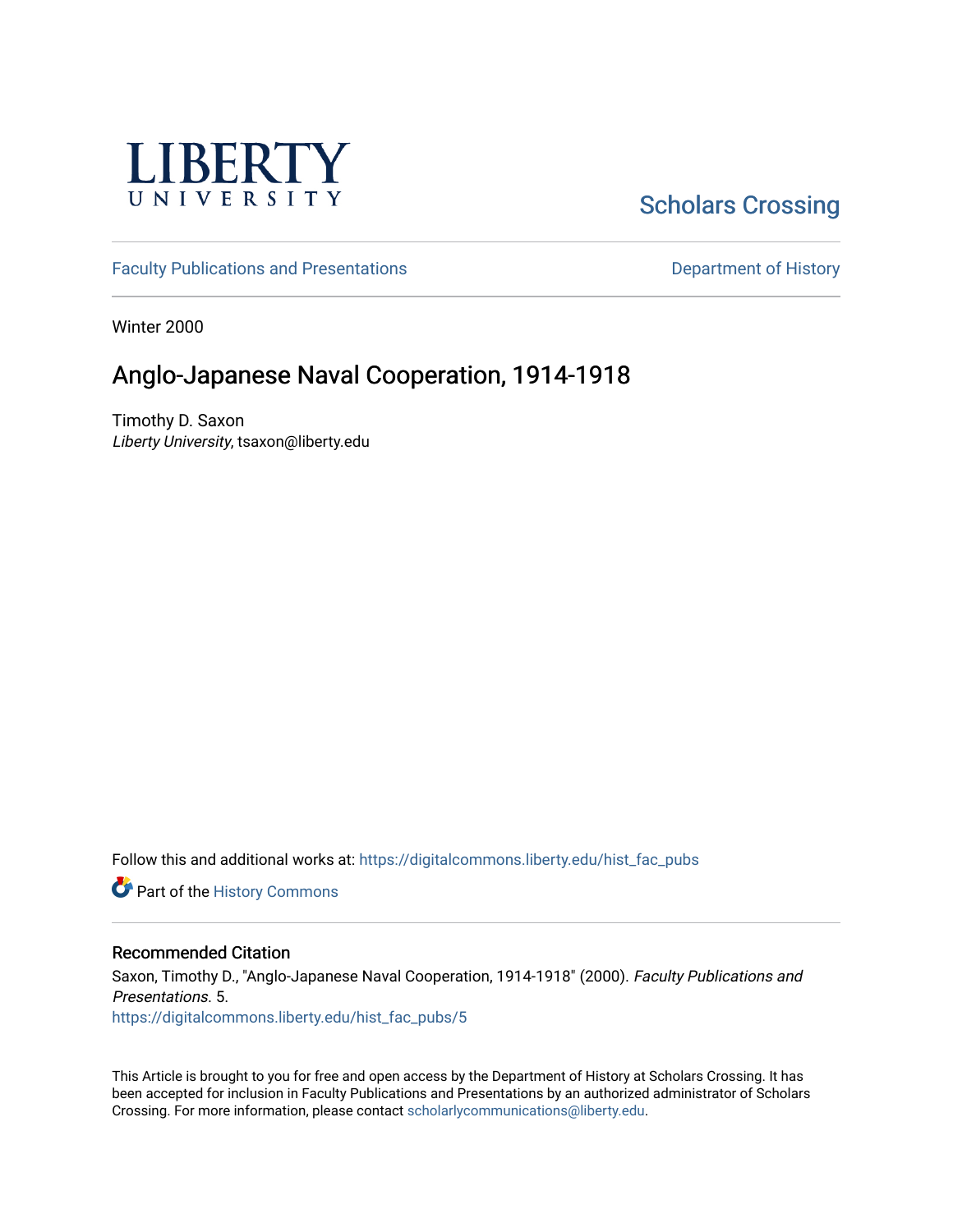Saxon, Timothy D. Naval War College Review; Winter2000, Vol. 53 Issue 1, p62, 31p, 2 charts

**Abstract:**

Focuses on the cooperation between British and Japanese naval forces in World War I (WWI) from 1914 to 1918. Historical account of Japanese involvement in WWI as a jackal state; Accounts on the Japanese naval assistance to allied operations in the Mediterranean Sea; Alliance of Japan with Great Britain to pursue an expansionist policy designed to increase territorial gains.

# **ANGLO-JAPANESE NAVAL COOPERATION, 1914-1918**

The captain of the attacking submarine achieved complete surprise with his bold midday maneuver near Crete. Stealing to within two hundred meters of an unwary convoy escort, he fired at point-blank range. His torpedo ran true, striking the destroyer between its forward stacks and severing the vessel's bow. Its unlucky crew, packed into the crowded mess for the noonday meal, suffered horrific losses. The explosion and consequent inferno claimed sixty-seven members of the ship's company and its commander. Despite heavy damage, however, the battered warship survived and later reached port in Piraeus, Greece.[1]

At first glance, the 11 June 1917 attack by the U-2 7 on an allied destroyer operating off the Greek coast appears unremarkable among the countless similar engagements of the First World War at sea. Nonetheless, the identities of these two combatants still startle observers more than eighty years later. First, it was an Austro-Hungarian submarine that torpedoed the allied destroyer; the Austro-Hungarian Navy challenged allied naval supremacy in the Mediterranean Sea throughout the First World War. The identity of the destroyer is even more astonishing--the U-27's victim was the Sakaki, a warship of the Imperial Japanese Navy.

Japan rendered vital, worldwide naval support to Great Britain during the First World War, culminating in the service of Japan's first and only Mediterranean squadron. This long-forgotten Japanese flotilla fought alongside allied warships throughout the most critical period of the struggle against German and Austro-Hungarian U-boats in 1917 and 1918.

Japanese cooperation is all the more surprising given that both British and American historians have characterized Japan's role in the First World War as that of a "jackal state," one that took a lion's share of the kill after only minimally assisting the cause.[ [2\]](http://web.ebscohost.com/ehost/delivery?vid=5&hid=9&sid=020941e6-c148-4c15-a8af-fde9609c5d1c%40sessionmgr10#bib2) The record tells a different story. Japan in fact stretched its naval resources to the limit during the First World War. Japanese naval assistance in the Mediterranean Sea in 1917 boosted the strength of allied naval escorts during the darkest days of the war. Beyond the Mediterranean, an argument can be made that without Japanese assistance Great Britain would have lost control of the Pacific and Indian Oceans. That would have isolated the British Empire's two dominions in the Far East, Australia and New Zealand, from the campaigns in Europe and the Middle East. Other British colonies, from Aden and India to Singapore and Hong Kong, would have been exposed. Despite this help,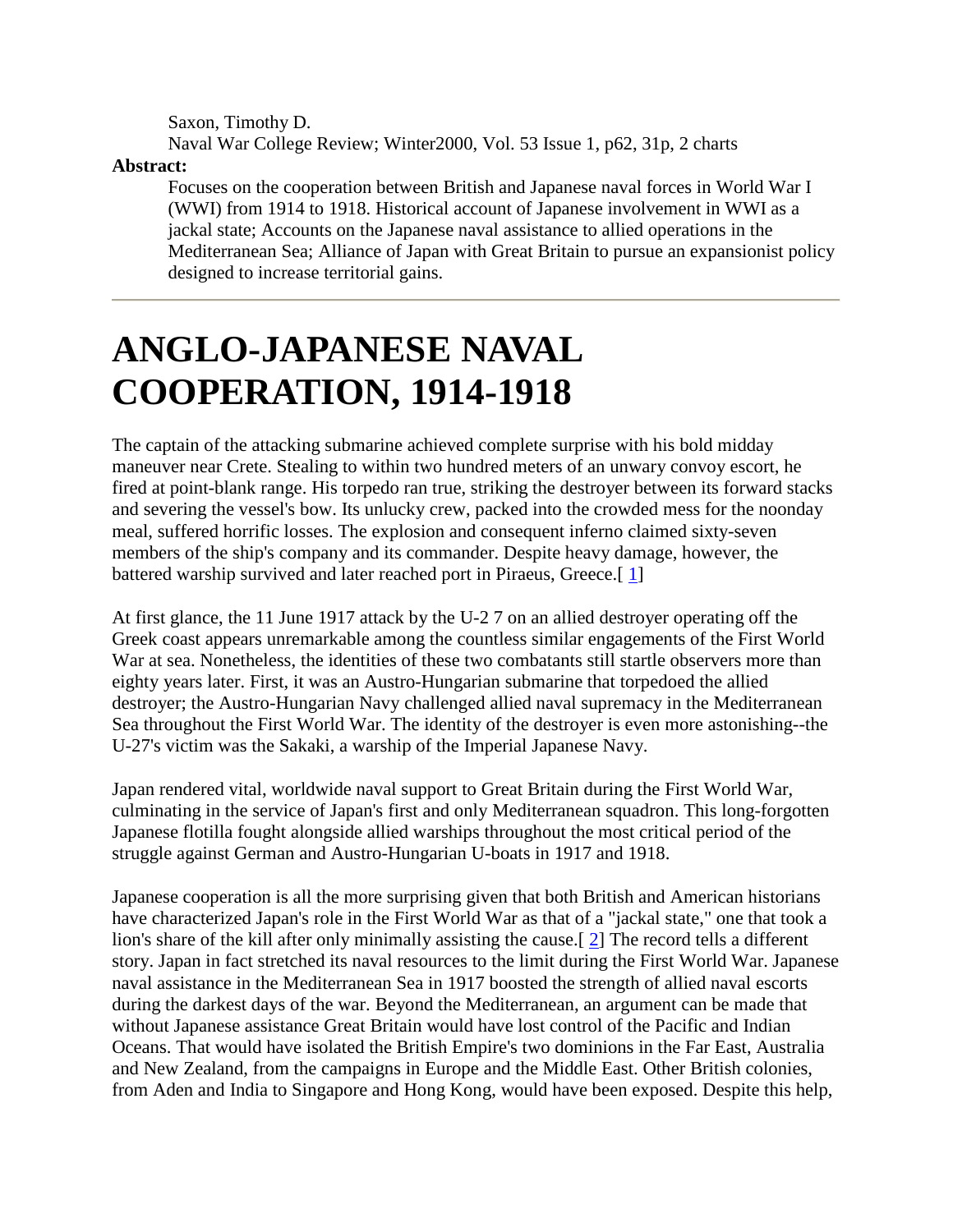Japan, at best a mistrusted and suspect ally of Great Britain in 1914, emerged from the conflict feared and despised by its "friends."

A more balanced view of Japan's role does not overlook the gains garnered by Japan for its exertions. It argues, though, that Japanese gains were commensurate with its efforts and in keeping with the diplomatic understandings that had existed at the beginning of the war. Japan did not participate in the First World War for altruistic reasons--but then neither did Great Britain, France, Italy, or Russia. The concessions Japan received in China and the broadening of its Pacific empire were no more than comparable to the gains made by Great Britain, France, Italy, and Britain's Pacific dominions. Japan participated in the war as an ally of Great Britain while simultaneously pursuing an expansionist policy designed to maximize its territorial gains in China and the Pacific islands. In the event, Japan's acquisitions were unquestionably in line with the sacrifices it made and the assistance it rendered to its allies during the conflict.

At the end of the war, Japanese wartime diplomacy did not take on the Wilsonian, idealistic modes that Western leaders by then espoused.[ [3\]](http://web.ebscohost.com/ehost/delivery?vid=5&hid=9&sid=020941e6-c148-4c15-a8af-fde9609c5d1c%40sessionmgr10#bib3) The Japanese discovered that the new idealism did not apply when it came to affirming (in the Treaty of Versailles) racial equality or equal opportunities for expansion. The British and Americans resisted Japanese expansion before, during, and after the First World War, out of fear of competition in the Pacific and racial hatred of the proud, at times arrogant, Japanese.

How did the Imperial Japanese Navy cooperate with the Royal Navy during the First World War? Although the Anglo-Japanese alliance of 1902 did not require it, Japan declared it would support Britain in the war against Germany and sent an ultimatum to Berlin demanding withdrawal of German warships from Japanese and Chinese waters. Japan helped establish control of the Pacific and Indian Oceans early in the war by seizing the German fortress and naval base of Tsingtao and Germany's colonies in the Pacific (the Carolines, Marshalls, and most of the Mariana islands); Japanese naval forces also aided Great Britain in driving German warships from the Pacific. At the outbreak of the war, Vice Admiral Maximilian Graf von Spee commanded six cruisers of the German Far Eastern Squadron at Ponape in the Carolines; the Japanese declaration of war compelled him to lead most of his force east to South America and the battles of Coronel and the Falklands. The Japanese navy maintained allied control of Far Eastern and Indian waters throughout the war, assuming responsibility for patrolling them when demands on British naval forces exceeded resources, and in 1917 freeing American naval forces for service in Europe. Japanese forces provided escorts for convoying troops and war materials to the European theater of operations from the British dominions in the Far East. Japan built warships for allied nations and sold merchant shipping to the allies during the war when their shipyards, already working at maximum effort, could not meet such needs. Finally, Japan rendered direct naval assistance in the Mediterranean Sea in 1917 and 1918 when the allied navies faced the prospect of abandoning that sea in the face of the Central Powers' increasingly successful submarine operations.

#### [The Origins of British Naval Dependence on](http://web.ebscohost.com/ehost/delivery?vid=5&hid=9&sid=020941e6-c148-4c15-a8af-fde9609c5d1c%40sessionmgr10#toc) Japan

The Anglo-Japanese alliance of 1902 resulted from the threat that Russia presented to both states by its moves toward India, Korea, and Manchuria.[ [4\]](http://web.ebscohost.com/ehost/delivery?vid=5&hid=9&sid=020941e6-c148-4c15-a8af-fde9609c5d1c%40sessionmgr10#bib4) As the alliance matured, Winston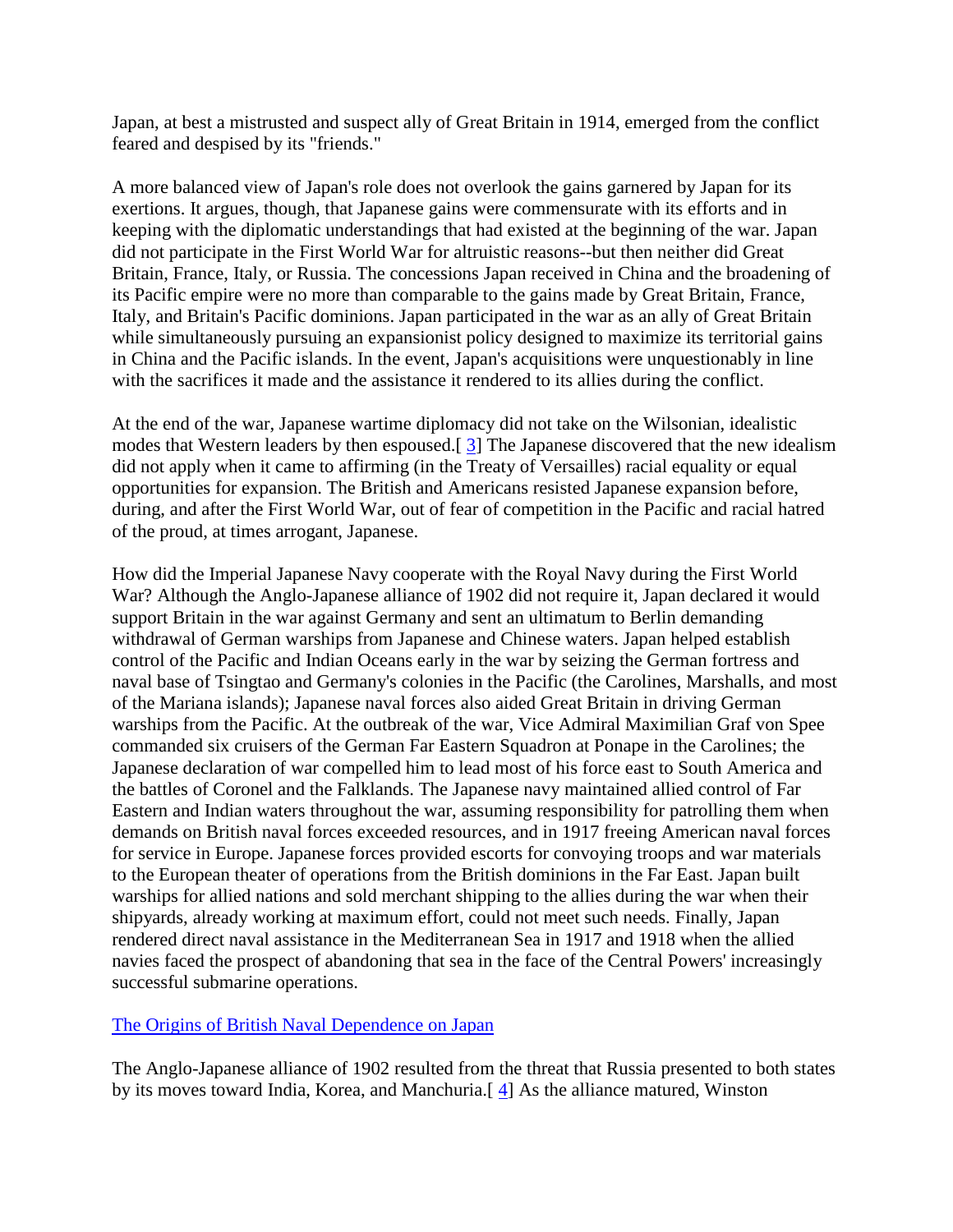Churchill (from 1911), like his predecessors as First Lord of the Admiralty, pursued a naval policy envisioning that the outbreak of a general war in Europe would require Japanese assistance in the Pacific and Indian Oceans. As tensions between Great Britain and Germany increased with the Russo-Japanese War of 1905, British naval strength underwent a reorganization that saw the Channel, Atlantic, and Mediterranean forces' battleship strength increased at the expense of those in the Pacific Ocean. What had been an anti-Russian disposition of British naval forces tilted decisively toward an anti-German alignment after the Russo-Japanese conflict.[ [5\]](http://web.ebscohost.com/ehost/delivery?vid=5&hid=9&sid=020941e6-c148-4c15-a8af-fde9609c5d1c%40sessionmgr10#bib5)

Churchill, almost from the day he took the helm as First Lord in October 1911, accelerated the withdrawal of battleships from the Mediterranean and China seas and their redeployment against the growing naval power of Wilhelmine Germany in the North Sea.[ [6\]](http://web.ebscohost.com/ehost/delivery?vid=5&hid=9&sid=020941e6-c148-4c15-a8af-fde9609c5d1c%40sessionmgr10#bib6) By March 1914, British naval strength in the Far East had decreased from five battleships and an armored cruiser in March 1904 to two battleships, a battle cruiser, and two cruisers.[7]

In March 1914, Churchill, arguing for his policy in the House of Commons, acknowledged that defeat of the main British naval force in European waters would leave a small force of Pacificbased dreadnoughts vulnerable. Any British naval force in Far Eastern waters must inevitably be inferior to the main fleet of a European rival. On the other hand, Churchill pointed out, "two or three 'Dreadnoughts'" in Australian waters "would be useless the day after the defeat of the British Navy in Home waters."[ [8\]](http://web.ebscohost.com/ehost/delivery?vid=5&hid=9&sid=020941e6-c148-4c15-a8af-fde9609c5d1c%40sessionmgr10#bib8)

This policy produced a growing naval dependence on Britain's allies. France took up the slack in the Mediterranean, and Japan assumed a correspondingly larger role in the defense of the China Seas.[ [9\]](http://web.ebscohost.com/ehost/delivery?vid=5&hid=9&sid=020941e6-c148-4c15-a8af-fde9609c5d1c%40sessionmgr10#bib9) With France, this policy worked well, as the British attempted to settle outstanding colonial problems with that nation and afterwards participated in the creation of the Entente Cordiale.

No such reservoir of good will existed between Japan and Great Britain; preexisting tension concerning Japan's imperial ambitions tested relations throughout the First World War. The strains ultimately contributed to the collapse of the Anglo-Japanese alliance. Japanese expansion beyond Manchuria during 1913 and 1914 increased the deep suspicion of Japanese intentions on the part of the British foreign secretary, Sir Edward Grey.

Grey opposed any Japanese participation in the war, fearing that Japan would see an opportunity to expand beyond reasonable bounds.[ [10\]](http://web.ebscohost.com/ehost/delivery?vid=5&hid=9&sid=020941e6-c148-4c15-a8af-fde9609c5d1c%40sessionmgr10#bib10) In the teeth of Admiralty objections, therefore, he worked to prevent Japan's entry into a European conflict as the situation worsened throughout the summer of 1914. On 1 August, Grey notified his counterpart in Tokyo, Kato Takaaki[\*], that Great Britain would require Japanese assistance only if Germany attacked its Far Eastern colonies or fighting spread into the Far East. Grey worried not only about Japanese expansion into the German colonies in China and the Pacific Ocean but also that Australia, New Zealand, and the United States would strongly oppose apparent British support of that expansion. In the end, German steps to mobilize reserves at the key port of Tsingtao and to disperse warships into the Pacific, along with the aggressive First Lord's insistence on expanding the war against German naval forces worldwide, forced Grey's hand.[11]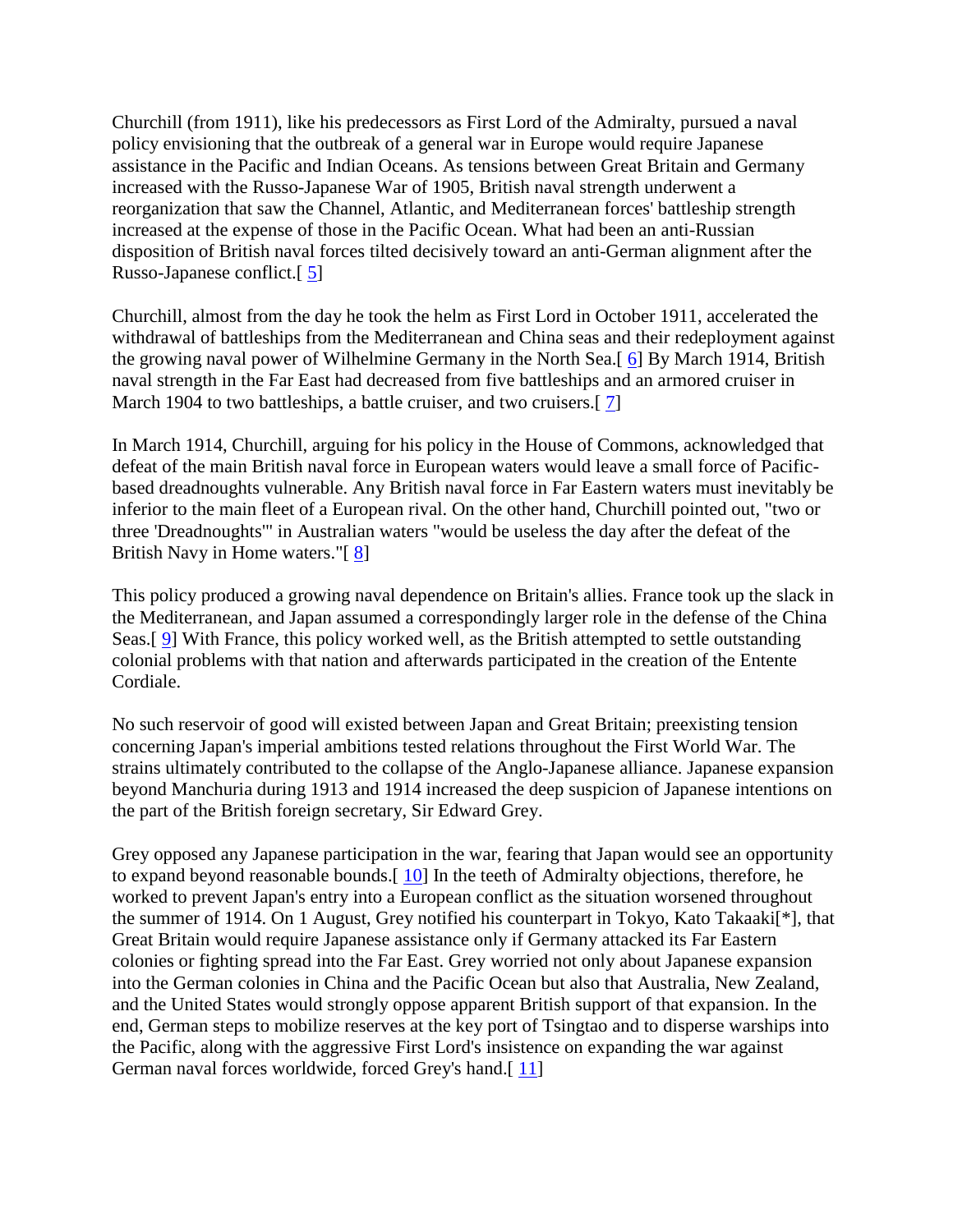On 11 August 1914, Churchill, worried by what he considered Grey's clumsy attempts to prevent Japanese entry into the war, or limit Japanese action once in it, warned the foreign secretary:

I think you are chilling indeed to these people. I can't see any halfway house between having them in and keeping them out. If they are to come in, they may as well be welcomed as comrades. This last telegram [to Japan] is almost hostile. I am afraid I do not understand what is in yr mind on this aspect--tho' I followed it so clearly till today.

... This telegram gives me a shiver. We are all in this together  $& I$  only wish to give the fullest effect & support to your main policy. But I am altogether perplexed by the line opened up by these Japanese interchanges.

You may easily give mortal offence--wh will not be forgotten--we are not safe yet--by a long chalk. The storm has yet to burst.[ [12\]](http://web.ebscohost.com/ehost/delivery?vid=5&hid=9&sid=020941e6-c148-4c15-a8af-fde9609c5d1c%40sessionmgr10#bib12)

Churchill's remonstrance helped to alter Grey's opposition to Japan's full participation in the war.

The Japanese government of Prince Yamagata Aritomo delivered an ultimatum on 15 August 1914 requiring the dismantling of German power in Pacific. The demarche demanded that German naval vessels either leave or surrender at Kiaochow and that Germany allow the destruction of fortifications there and surrender to Japan the Shantung Peninsula. Japanese demands also included that the German islands scattered throughout the Pacific be turned over to Japan. The Germans made no response, and Japan formally declared war on 23 August 1914.[ [13\]](http://web.ebscohost.com/ehost/delivery?vid=5&hid=9&sid=020941e6-c148-4c15-a8af-fde9609c5d1c%40sessionmgr10#bib13)

Strong evidence existed that justified Grey's fears of Japanese ambitions. One was the substantial size of Japan's navy (see Table 1). The Japanese clearly entered the war in large part to increase their prestige among the great powers and to expand their holdings in China and the Pacific. Moreover, Japanese officials had chafed under several unequal treaties imposed after the Western opening of the country in the 1850s.<sup>[14]</sup> Still, such motives for participation in the war were no better or worse than those secretly advanced at the start of World War I by other belligerents. What truly upset Japan's Western allies was their inability to act in a paternalistic fashion toward what they considered an inferior. Hostile views of Japan prevailed at the beginning of the war, and they did not diminish during the struggle despite Japan's help for its allies. In fact, such antipathy increased as Japan dared to act as any Western state would have done. This racial animosity is a reason why the institutional memory of the extensive assistance that Japan rendered to the allied cause during the war was so short-lived. Such memories were inconvenient for the account of the war that anti-Japanese groups in Great Britain and the United States wished to perpetuate.

# [The Joint Expedition against Tsingtao](http://web.ebscohost.com/ehost/delivery?vid=5&hid=9&sid=020941e6-c148-4c15-a8af-fde9609c5d1c%40sessionmgr10#toc)

Wartime Anglo-Japanese cooperation in the Far East opened on a sour note. Immediately upon entry into the war, Japan moved to secure the Kiaochow or Shantung Peninsula, known as the "German Gibraltar of the East" (Map 1). The peninsula, where lay the German naval base at Tsingtao (modern Qingdao, on Kiaochow Bay), served as the peacetime station for the German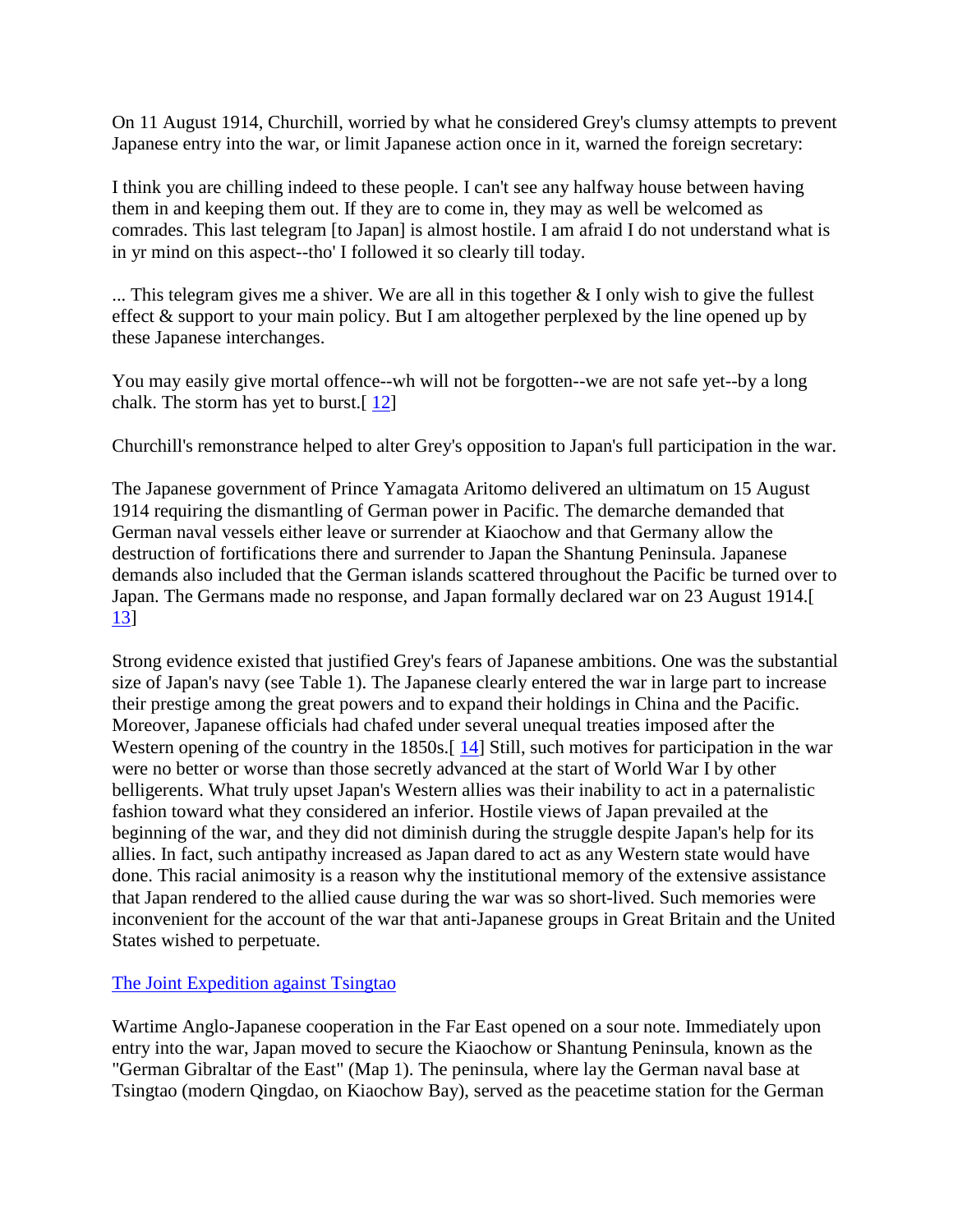Far Eastern squadron. Preparing for its capture, Kato informed his British allies that Japan would return Tsingtao to China after conquest, but only at a price. He also intimated that Japan did not require British support for the operation, but Grey ignored that and sent the South Wales Borderers and a detachment of Sikh troops under Brigadier General N. W. Barnardiston to join the assault. A small British squadron participated in the blockade of Kiaochow Bay, which began on 27 August.[ [15\]](http://web.ebscohost.com/ehost/delivery?vid=5&hid=9&sid=020941e6-c148-4c15-a8af-fde9609c5d1c%40sessionmgr10#bib15)

The Anglo-Japanese expedition arrived off Tsingtao on the 26th. Major and modern units of the German fleet had evacuated Tsingtao in the days preceding the Japanese declaration of war, leaving only the antiquated Austro-Hungarian armored cruiser Kaiserin Elisabeth, five gunboats, and two destroyers.[ [16\]](http://web.ebscohost.com/ehost/delivery?vid=5&hid=9&sid=020941e6-c148-4c15-a8af-fde9609c5d1c%40sessionmgr10#bib16) The weakness of the German vessels allowed the Japanese navy to use older ships; the Japanese blockaded Tsingtao harbor with three obsolete, ex-Russian battleships, two ex-Russian coastal-defense ships, seven cruisers, sixteen destroyers, and fourteen support ships. The battleship Triumph, a destroyer, and a hospital ship formed the British contribution to the blockading fleet.[ [17\]](http://web.ebscohost.com/ehost/delivery?vid=5&hid=9&sid=020941e6-c148-4c15-a8af-fde9609c5d1c%40sessionmgr10#bib17)

Vice Admiral Baron Kamimura Hikonojo's Second Fleet transported Japanese and British troops to China to conduct the siege. The initial Japanese landing occurred at Lungkow (modern Long Kou) on 2 September. A naval landing force captured Lau Shau Bay, northeast of Tsingtao, on 18 September, for use as a forward base for further operations against Tsingtao. British troops entered China via other routes on 24 September.<sup>[18]</sup>

The Anglo-Japanese naval force maintained a tight blockade of the Tsingtao harbor while clearing mines and providing to allied ground forces vital intelligence collected by the Japanese tender Wakamiya's seaplanes. The Wakamiya's aircraft are also credited with conducting at this time "the first successful carrier air raid in history," sinking a German minelayer at Tsingtao. Throughout the siege, troops ashore called upon naval gunfire support and Japanese seaplanes to bombard enemy positions.[ [19\]](http://web.ebscohost.com/ehost/delivery?vid=5&hid=9&sid=020941e6-c148-4c15-a8af-fde9609c5d1c%40sessionmgr10#bib19)

The Japanese navy suffered a serious loss and embarrassment on 18 October, when the old German torpedo boat 5-90 evaded destroyers guarding the harbor and sank the antiquated cruiser Yakachiyo with two torpedoes. The S-90 had escaped the notice of patrolling destroyers by waiting for them to reach the far end of the harbor entrance, then running out at high speed and surprising the second line of ships, a destroyer leader and older Japanese cruisers. The Imperial Japanese Navy also lost the destroyer Shirotae, a torpedo boat, and three minesweeping vessels in the process of capturing Tsingtao, with a total of 317 personnel killed and seventy-six wounded, the majority in the sinking of the Takachiyo.[ [20\]](http://web.ebscohost.com/ehost/delivery?vid=5&hid=9&sid=020941e6-c148-4c15-a8af-fde9609c5d1c%40sessionmgr10#bib20)

The German garrison of 3,500 regulars and 2,500 reservists, joined by the entire crew of the Kaiserin Elisabeth, mounted a vigorous defense of Tsingtao. Nonetheless, the Japanese kept British ground forces from playing an active role in the campaign.[21] The combined German and Austro-Hungarian force surrendered on 7 November 1914, when the Japanese fought their way into Tsingtao. The British contingent, deliberately excluded from Japanese plans, learned of the assault only after the fact.[ [22\]](http://web.ebscohost.com/ehost/delivery?vid=5&hid=9&sid=020941e6-c148-4c15-a8af-fde9609c5d1c%40sessionmgr10#bib22) German and Austro-Hungarian prisoners taken in Tsingtao spent the remainder of the war in Japan. The Japanese army reported losses of 414 killed and 1,441 wounded in taking the German citadel.[ [23\]](http://web.ebscohost.com/ehost/delivery?vid=5&hid=9&sid=020941e6-c148-4c15-a8af-fde9609c5d1c%40sessionmgr10#bib23)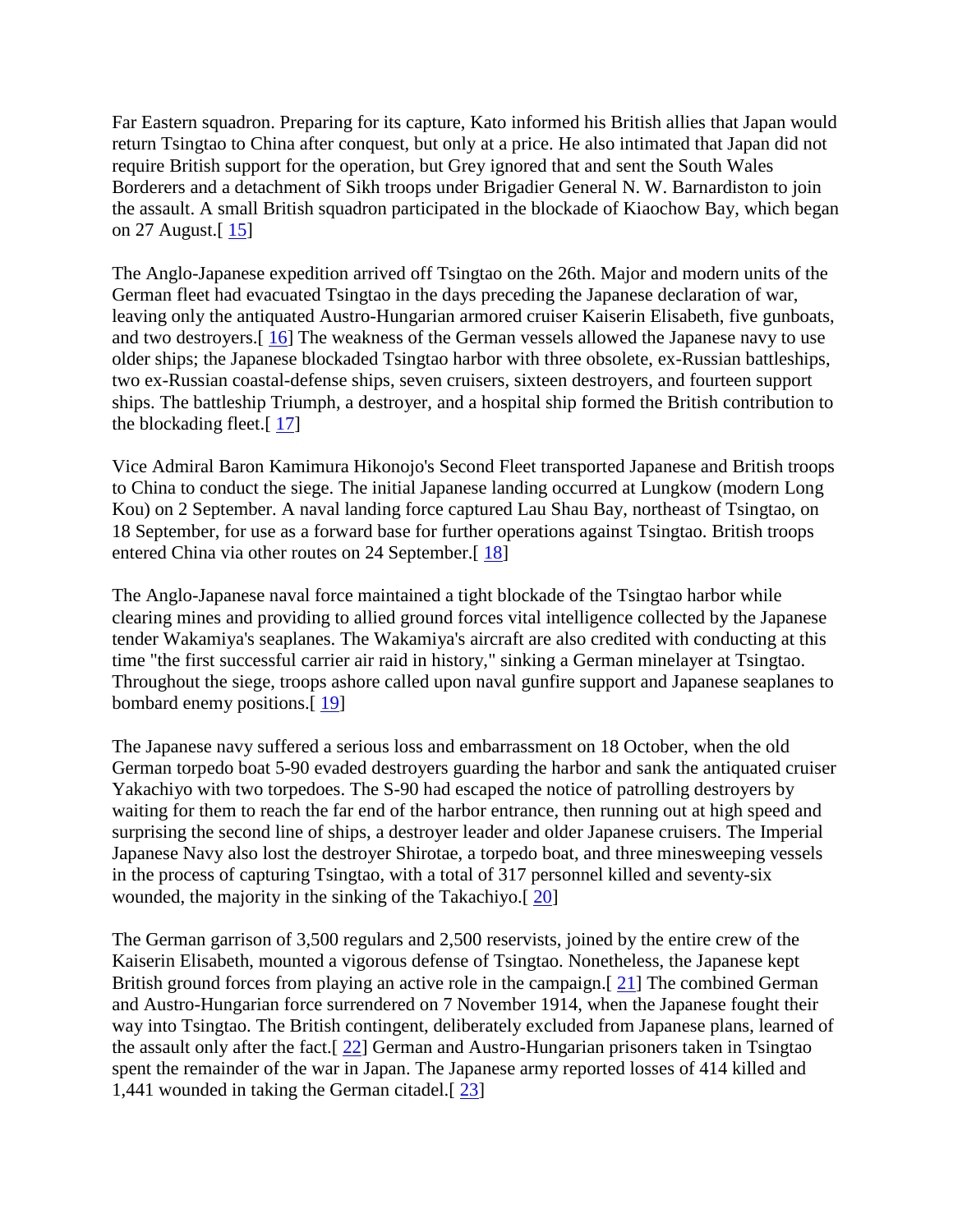The Japanese retained control of Tsingtao and steadily expanded their grip over the Shantung Peninsula, occupying the German railroad running through the region. Thus the effective result of the first Anglo-Japanese operation of the war was the establishment of Japanese control over large areas of Manchuria; mistrust between the two states sharply increased.[ [24\]](http://web.ebscohost.com/ehost/delivery?vid=5&hid=9&sid=020941e6-c148-4c15-a8af-fde9609c5d1c%40sessionmgr10#bib24)

#### [Japanese Patrols and Escorts](http://web.ebscohost.com/ehost/delivery?vid=5&hid=9&sid=020941e6-c148-4c15-a8af-fde9609c5d1c%40sessionmgr10#toc)

While Admiral Kamimura's Second Fleet was aiding in the conquest of Tsingtao, ships of the First Fleet joined with British, French, and Australian ships in driving von Spee's roving cruiser squadron from the Pacific. Immediately upon the outbreak of war, Vice Admiral Tamin Yamaya sent the battleship Kongo toward Midway to patrol sea lines of communication and ordered the cruiser Izumo, then off the coast of Mexico, to defend allied shipping there. On 26 August he detached the battle cruiser Ibuki and cruiser Chikuma to Singapore to help allied forces in that region.[ [25\]](http://web.ebscohost.com/ehost/delivery?vid=5&hid=9&sid=020941e6-c148-4c15-a8af-fde9609c5d1c%40sessionmgr10#bib25) The Chikuma unsuccessfully searched the Dutch East Indies and the Bay of Bengal as far as Colombo, Ceylon (Sri Lanka) for the German cruiser Eraden.[ [26\]](http://web.ebscohost.com/ehost/delivery?vid=5&hid=9&sid=020941e6-c148-4c15-a8af-fde9609c5d1c%40sessionmgr10#bib26) Admiral Matsumura Tatsuo, with the battleship Satsuma and cruisers Yahagi and Hirado, patrolled sea routes to Australia searching for German raiders.[ [27\]](http://web.ebscohost.com/ehost/delivery?vid=5&hid=9&sid=020941e6-c148-4c15-a8af-fde9609c5d1c%40sessionmgr10#bib27)

More pressing duties soon diverted the Ibuki from Singapore. Responding to the attacks by the German cruiser Emden on allied Indian Ocean shipping, the Ibuki dashed across the South Pacific to Wellington, New Zealand. On 16 October it conducted the first of what would be many voyages wherein Japanese warships escorted Australian-New Zealand Army Corps (ANZAC) troops to the Middle East.[ $\frac{28}{2}$ ] The Ibuki and other Japanese warships were to accompany ANZAC troops as far west as Aden on the Red Sea throughout the war.[ [29\]](http://web.ebscohost.com/ehost/delivery?vid=5&hid=9&sid=020941e6-c148-4c15-a8af-fde9609c5d1c%40sessionmgr10#bib29) Other Japanese units escorted French troopships sailing from the Far East to reinforce units fighting on the western front.[ [30\]](http://web.ebscohost.com/ehost/delivery?vid=5&hid=9&sid=020941e6-c148-4c15-a8af-fde9609c5d1c%40sessionmgr10#bib30) (Although the Australian and New Zealand troop convoy did not encounter the Emden, a radio report from the Cocos Islands led to the detachment of the Australian cruiser HMAS Sydney from the escort. Near those isolated isles, the Sydney surprised the Emden and destroyed the raider by gunfire after forcing it onto the reefs.)[ [31\]](http://web.ebscohost.com/ehost/delivery?vid=5&hid=9&sid=020941e6-c148-4c15-a8af-fde9609c5d1c%40sessionmgr10#bib31)

Also during October, Japanese naval forces under the command of Vice Admiral Tochinai Sojiro reinforced British units searching the Indian Ocean for German raiders. Tochinai ultimately employed the cruisers Tokiwa, Yakumo, Ibuki, Nisshin, Chikuma, Hirado, Yahagi, and Ikoma, plus part of the British fleet, in hunting down the raiders.[ [32\]](http://web.ebscohost.com/ehost/delivery?vid=5&hid=9&sid=020941e6-c148-4c15-a8af-fde9609c5d1c%40sessionmgr10#bib32) On 1 November 1914, the Japanese navy agreed to a British request to assume all patrols in the Indian Ocean east of ninety degrees east longitude. Much of Admiral Tochinai's force, and other warships withdrawn from Tsingtao, guarded this area for the remainder of the month.[ [33\]](http://web.ebscohost.com/ehost/delivery?vid=5&hid=9&sid=020941e6-c148-4c15-a8af-fde9609c5d1c%40sessionmgr10#bib33) In addition, after the German warship Geier's appearance at the neutral port of Honolulu on 15 October 1914, the battleship Hizen and cruiser Asama took up positions off that port until the American government interned the Geier on 7 November. The Hizen and Asama then joined the Izumo off the coast of South America and swept those waters for German warships.[34]

The employment of Japanese ships provoked a mixed response from the governments of Australia and New Zealand. They fully endorsed using Japanese ships as escorts for troop convoys but sharply disapproved when in late 1914 the Japanese First Fleet seized the German colonies of the Marshall, Mariana, and Caroline Islands (see Map 2).[ [35\]](http://web.ebscohost.com/ehost/delivery?vid=5&hid=9&sid=020941e6-c148-4c15-a8af-fde9609c5d1c%40sessionmgr10#bib35) Tamin's forces took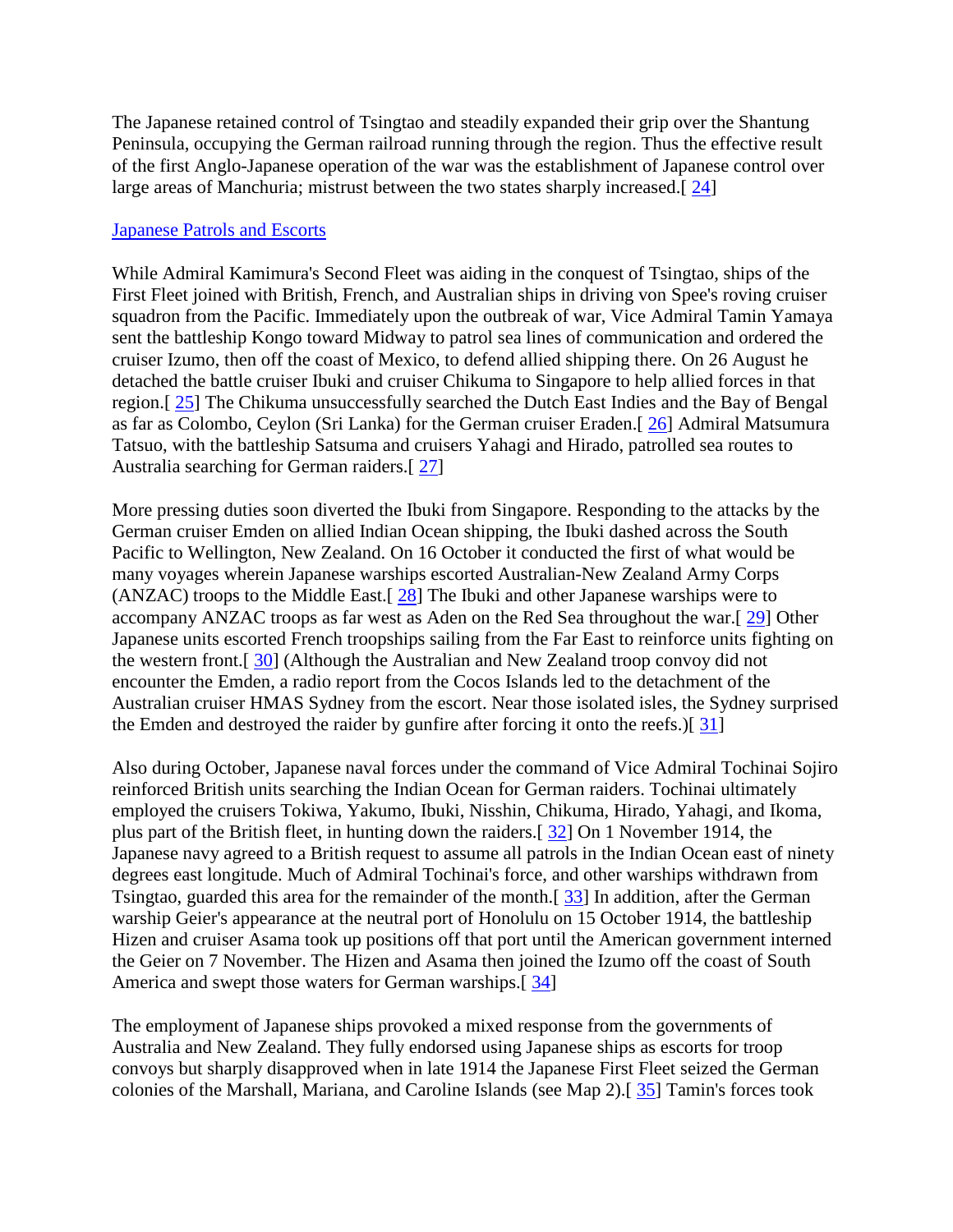Jaluit in the Marshall Islands on 4 October, sailing from there to seize the superb harbor at Truk in the Carolines on 12 October. A second force under Rear Admiral Tatsuo Matsumura captured the German port of Rabaul, on New Britain, on 1 October. It continued on 7 October to Yap, where it encountered the German vessel Planet. The crew of the Planet scuttled the vessel rather than have it fall into Japanese hands, and the Japanese captured Yap without further incident. The Japanese navy stationed four warships at Suva in the Fiji Islands and six at Truk for patrol operations in late 1914.[ [36\]](http://web.ebscohost.com/ehost/delivery?vid=5&hid=9&sid=020941e6-c148-4c15-a8af-fde9609c5d1c%40sessionmgr10#bib36)

The British and Japanese governments reached a tentative arrangement in late 1914 concerning the captured German possessions in the Pacific Ocean. The Japanese now held the Marianas, Carolines, and the MarshalIs, as well as Yap. Australian forces had taken New Guinea and nearby territories. Troops from New Zealand, just beating Japanese forces to Samoa, now held a firm grip on the strategic island. Rather than risk an incident that might lead to a confrontation, the British agreed that thenceforth forces of the Empire would seize no German territories north of the equator.[ [37\]](http://web.ebscohost.com/ehost/delivery?vid=5&hid=9&sid=020941e6-c148-4c15-a8af-fde9609c5d1c%40sessionmgr10#bib37)

In 1914 the Royal Navy could ill afford to offend its strongest ally in the Pacific. Faced with worldwide responsibilities defending British trade and possessions, it sought direct Japanese involvement in the European theater of operations from the beginning of the war. Sir Edward Grey issued the first formal appeal for Japanese naval assistance on 6 August 1914. It resulted in the previously mentioned deployment of Japanese naval units to Singapore. On two further occasions in 1914, British appeals for deployments of Japanese naval forces to the Mediterranean and the Baltic met with rejection.[ [38\]](http://web.ebscohost.com/ehost/delivery?vid=5&hid=9&sid=020941e6-c148-4c15-a8af-fde9609c5d1c%40sessionmgr10#bib38)

Internal politics throughout the Meiji period gave the Army greater political power in government councils than the Navy ever enjoyed. Although the Navy's position had strengthened somewhat in the Yammato cabinet, which left office in April 1914, the balance of power in the succeeding Okuma cabinet allowed the Army to veto the deployment of naval units to the European theater of operations in November 1914. Conflict between Great Britain and Germany, which had trained, respectively, the Navy and Army, led to a difference of opinion between the two services. The Prussian-trained Army sympathized with the German-led Central Powers, while the Navy, trained by and modeled after the Royal Navy, supported Britain and the Entente.[ [39\]](http://web.ebscohost.com/ehost/delivery?vid=5&hid=9&sid=020941e6-c148-4c15-a8af-fde9609c5d1c%40sessionmgr10#bib39) This conflict of loyalties dogged the Japanese government throughout the war in its attempts to aid Great Britain.[ [40\]](http://web.ebscohost.com/ehost/delivery?vid=5&hid=9&sid=020941e6-c148-4c15-a8af-fde9609c5d1c%40sessionmgr10#bib40)

Japanese warships rendered a new form of assistance to Great Britain in February 1915, when they helped to suppress a revolt by Indian soldiers stationed in Singapore. Admiral Tsuchiya Mitsukane's warships, the old cruisers Tsushima and Otowa, landed marines, who joined with British, French, and Russian forces in quelling the rising.<sup>[41]</sup> Also in 1915, the Imperial Japanese Navy committed many units to help hunt down the German cruiser Dresden and for such other tasks as guarding against the escape of German shipping that had taken refuge in the port of Manila. Japanese warships operating from Singapore guarded the South China Sea, Sulu Sea, and Dutch East Indies throughout the year.[ [42\]](http://web.ebscohost.com/ehost/delivery?vid=5&hid=9&sid=020941e6-c148-4c15-a8af-fde9609c5d1c%40sessionmgr10#bib42)

Sir Edward Grey again requested Japanese aid in February 1916. In that month, the destruction of shipping by mines secretly laid by German auxiliary cruisers led to an increase in the number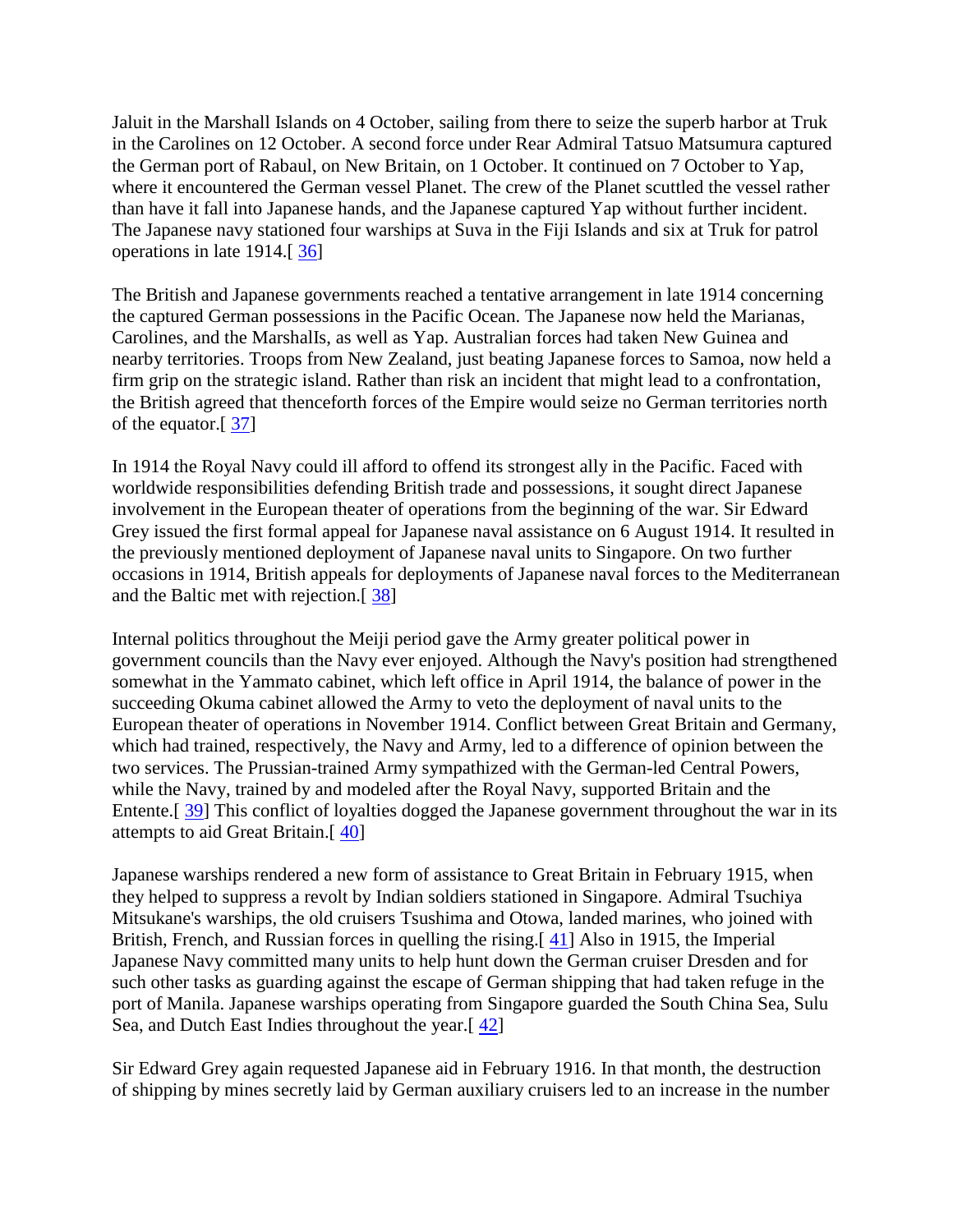of ships deployed for antiraider patrols. This time the Japanese government dispatched a destroyer flotilla to Singapore to guard the vital Malacca Straits and a cruiser division to the Indian Ocean for patrol duties.[ [43\]](http://web.ebscohost.com/ehost/delivery?vid=5&hid=9&sid=020941e6-c148-4c15-a8af-fde9609c5d1c%40sessionmgr10#bib43) Ships of the Japanese Third Fleet began patrol operations in the Indian Ocean and in the Philippine Islands near Luzon. The cruisers Yahagi, Suma, Niitaka, and Tsushima, accompanied by a squadron of destroyers, initiated patrols in the South China Sea, Sulu Sea, Dutch East Indies, and Indian Ocean. Several units maintained a presence off Mauritius and South Africa, and the Chikuma and Hirato journeyed to Australia and New Zealand to escort vessels transiting the area.[ [44\]](http://web.ebscohost.com/ehost/delivery?vid=5&hid=9&sid=020941e6-c148-4c15-a8af-fde9609c5d1c%40sessionmgr10#bib44)

## ["Japan Is Not Taking a Full Share"](http://web.ebscohost.com/ehost/delivery?vid=5&hid=9&sid=020941e6-c148-4c15-a8af-fde9609c5d1c%40sessionmgr10#toc)

Despite such widespread deployment of Japanese units to protect allied shipping, at the end of 1916 Admiral John Jellicoe, commanding the Grand Fleet, expressed the British skepticism about Japanese intentions in a revealing missive to Admiral David Beatty, who commanded Jellicoe's battle cruiser squadron. He described Japan's conduct in the war thus far as not "entirely satisfactory." While allowing for the idea that mutual antipathy between Japan and the United States had prevented more help from the Japanese, he voiced the suspicion that the Japanese harbored the idea of creating a "greater Japan which will probably comprise parts of China and the Gateway to the East, the Dutch East Indies, Singapore, and the Malay States." He faulted the Japanese government for operating under the mistaken belief that the "German military machine was invincible"; recent German losses at the Somme and Verdun, he felt, would correct this impression. His statement that "apart from the selling of guns and ammunition to the Russians and ourselves, Japan is not taking a full share of the war," accurately depicted the growing resentment in Great Britain of Japan's unwillingness to join operations in the European theater.[ [45\]](http://web.ebscohost.com/ehost/delivery?vid=5&hid=9&sid=020941e6-c148-4c15-a8af-fde9609c5d1c%40sessionmgr10#bib45) His thinking paralleled that of other key British naval officers who spoke of the Japanese as "not to be trusted very far," even while requesting their assistance in the critical Mediterranean theater.<sup>[46]</sup>

Seen through Japanese eyes, Japan's role in the First World War takes on a quite different appearance. Not only were the Japanese armed forces divided about which side to support, early in the conflict the average Japanese citizen hardly knew that Japan was at war at all. Lacking any sense of immediate danger to Japan emanating from Germany, most Japanese who were aware of the war found it unfathomable. While officially supporting the Entente, the Japanese government kept the war out of the limelight at home.[ [47\]](http://web.ebscohost.com/ehost/delivery?vid=5&hid=9&sid=020941e6-c148-4c15-a8af-fde9609c5d1c%40sessionmgr10#bib47)

The wartime experience of a British officer in Japan illustrates this low-key approach to the conflict. In November 1917, a time when the Imperial Japanese Navy was engaged in operations in two oceans and the Mediterranean Sea, Malcolm Kennedy (a British army officer participating in an exchange program with the Japanese military) toured the Japanese countryside and discovered that the war was having no direct impact on the life of the average Japanese peasant. Stopping twice to speak with peasants, Kennedy was amazed to encounter complete disbelief when he told them that Japan was at war.

They were frankly incredulous when I assured them, that not only was there a war, but that Japan was taking part in it. Their incredulity was based on the fact that the young men of the village had not been called up for service. If Japan was really at war, they argued, surely all the male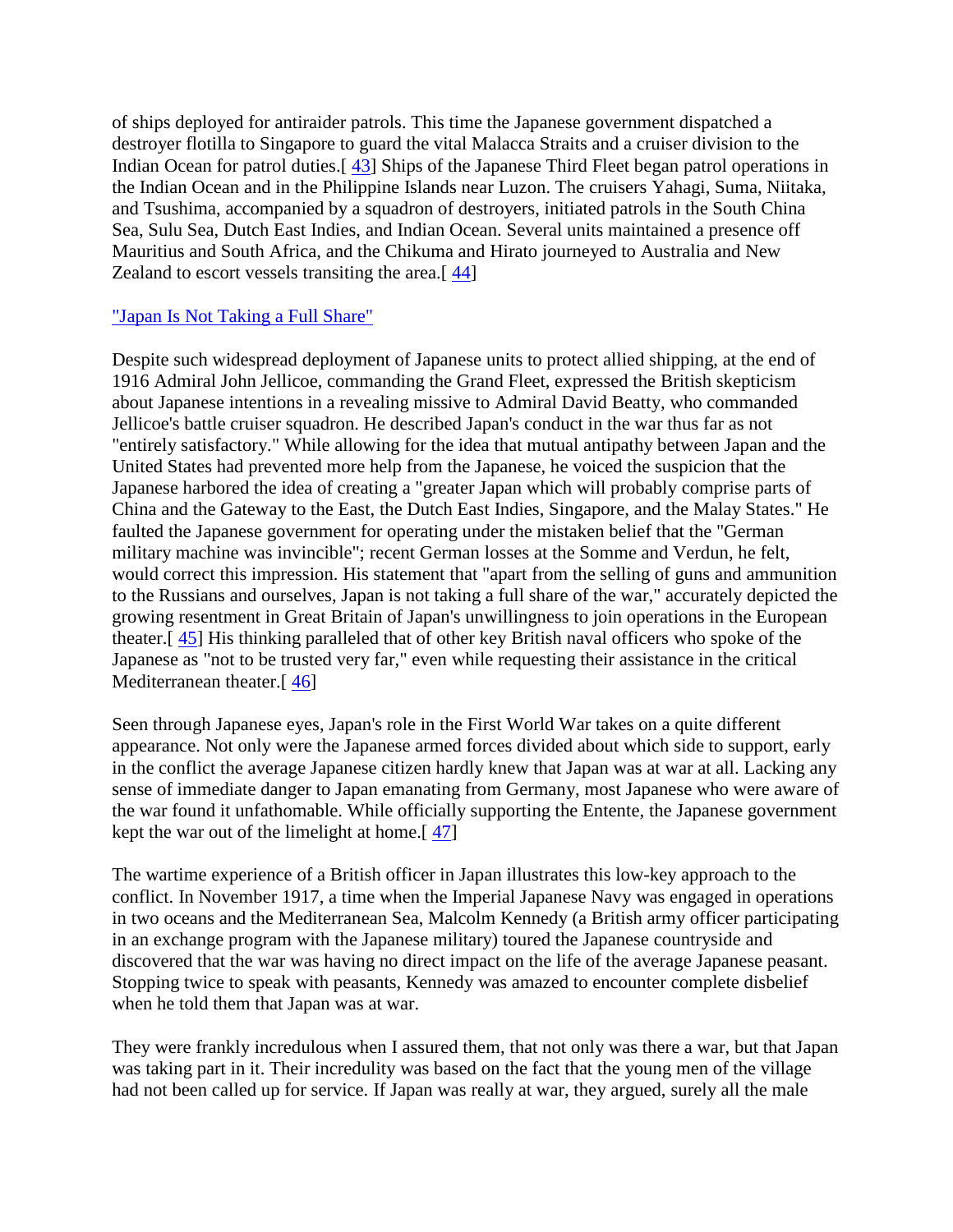youth of the country would be summoned to the colors.<sup>[48]</sup> That finally changed in 1918, when Japan experienced serious social dislocation as a result of the conflict. Wages had failed to keep pace with the inflation that had developed with the wartime prosperity. In August 1918, resentment of the new class of narikin--Japanese who prospered during the war--exploded in rice riots in Osaka, Kobe, and Nagoya.[ [49\]](http://web.ebscohost.com/ehost/delivery?vid=5&hid=9&sid=020941e6-c148-4c15-a8af-fde9609c5d1c%40sessionmgr10#bib49)

Also complicating Japanese participation in the war was a slight to Japanese pride created by severe restrictions placed on Japanese physicians in Singapore. Also, the inferior status accorded Japan in trade agreements with Australia and New Zealand made full cooperation with the British and dominions difficult.[ [50\]](http://web.ebscohost.com/ehost/delivery?vid=5&hid=9&sid=020941e6-c148-4c15-a8af-fde9609c5d1c%40sessionmgr10#bib50)

British requests for naval assistance in the European theater and the South Atlantic grew more insistent in late 1916 and early 1917 as the naval situation deteriorated in the Atlantic and the Mediterranean.<sup>[51]</sup> German raiders continued to operate effectively in the Indian Ocean, as documented by the successful voyage of the raider Wolf, which sank some 120,000 tons of allied shipping between 1916 and 1918 while tying down "a host of British, French, and Japanese naval craft ... in the fruitless hunt--21 cruisers, 14 destroyers, 9 sloops, etc."[ [52\]](http://web.ebscohost.com/ehost/delivery?vid=5&hid=9&sid=020941e6-c148-4c15-a8af-fde9609c5d1c%40sessionmgr10#bib52) The Japanese government responded by pressuring the British cabinet, which had dragged its feet in acknowledging Japanese claims to the Shantung Peninsula and the Pacific islands taken from the Germans, for recognition of these gains. Japanese officials argued to their British counterparts that in their desire to retain their conquests they were asking no more than the Russians, whom the allies were permitting to occupy Constantinople. The War Cabinet wrestled with the problem through January and February of 1917, worrying about the potential response of the dominions and of the Americans, who were edging closer to participation in the conflict,[ [53\]](http://web.ebscohost.com/ehost/delivery?vid=5&hid=9&sid=020941e6-c148-4c15-a8af-fde9609c5d1c%40sessionmgr10#bib53)

The Japanese agreed in February 1917 to expand the patrols already protecting commerce in the Dutch East Indies, Sulu Sea, South China Sea, and Indian Ocean as far south as the Cape of Good Hope. The Japanese navy also increased its involvement in safeguarding commercial shipping off Australia's east coast and New Zealand. In this effort the cruisers Izumo, Nisshin, Tone, Niitaka, Akashi, Yakumo, Kasuga, Chikuma, Tsushima, Suma, Yodo, three squadrons of destroyers, and a "special duty flotilla" participated.[ [54\]](http://web.ebscohost.com/ehost/delivery?vid=5&hid=9&sid=020941e6-c148-4c15-a8af-fde9609c5d1c%40sessionmgr10#bib54)

Japan also extended considerable help to the allied cause by supplying arms and shipping to its European friends. In 1914, the Japanese navy returned to Russia three cruisers captured in the Russo-Japanese War. The vessels subsequently rejoined the Russian Baltic Fleet.[ [55\]](http://web.ebscohost.com/ehost/delivery?vid=5&hid=9&sid=020941e6-c148-4c15-a8af-fde9609c5d1c%40sessionmgr10#bib55) Also, Japanese factories supplied arms and munitions to Russia and Great Britain.[  $\frac{56}{10}$  In 1917, Japanese shipyards hastily constructed (in five months) twelve destroyers identical to the Japanese Kaba class for France; Japanese sailors delivered the ships to French forces in the Mediterranean.[ [57\]](http://web.ebscohost.com/ehost/delivery?vid=5&hid=9&sid=020941e6-c148-4c15-a8af-fde9609c5d1c%40sessionmgr10#bib57) In December 1916, the British chancellor of the exchequer sought and gained the War Cabinet's approval for the purchase of six Japanese merchant ships, totaling 77,500 tons.[ [58\]](http://web.ebscohost.com/ehost/delivery?vid=5&hid=9&sid=020941e6-c148-4c15-a8af-fde9609c5d1c%40sessionmgr10#bib58) The British further requested in May 1917 that the Japanese supply shipping for Chinese workers recruited to work in Europe; Japanese warships helped to escort the convoys to France.[ [59\]](http://web.ebscohost.com/ehost/delivery?vid=5&hid=9&sid=020941e6-c148-4c15-a8af-fde9609c5d1c%40sessionmgr10#bib59) Later in the war, Japan and the United States agreed that Japanese shipyards would produce 371,000 tons of shipping for the U.S. Shipping Board. Although the war ended before the merchant vessels were complete, Japan willingly helped in this effort, according to an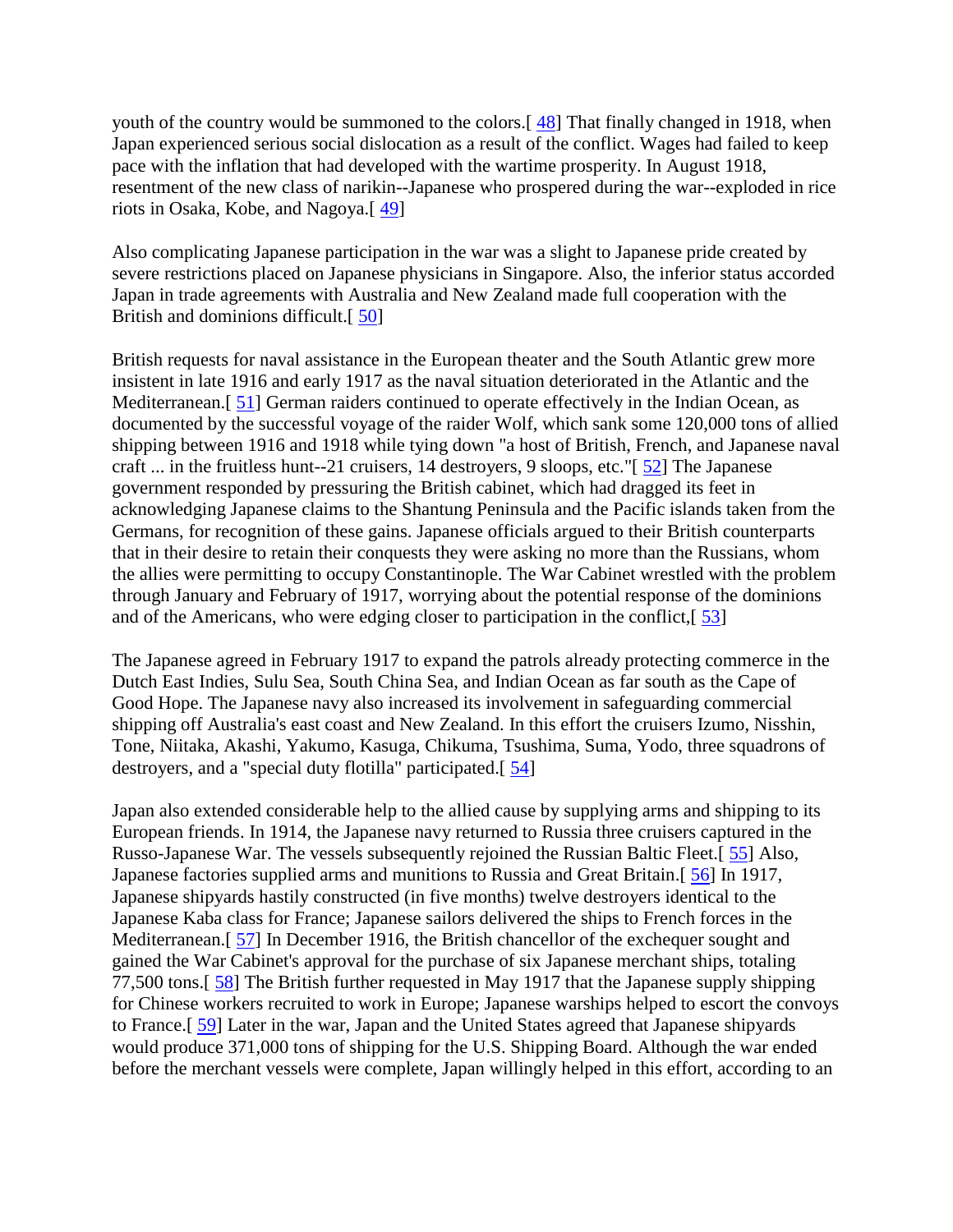American account.<sup>[60]</sup> Moreover, the Japanese government agreed to charter an ever-growing portion of Japan's merchant fleet for allied use.[ [61\]](http://web.ebscohost.com/ehost/delivery?vid=5&hid=9&sid=020941e6-c148-4c15-a8af-fde9609c5d1c%40sessionmgr10#bib61)

In contrast to this lucrative charter and construction work, persistent British attempts to purchase Japanese warships as replacements for Royal Navy losses irritated the Japanese government and stung Japanese pride. Fearing further raids on the English coast by swift units of the German navy, Admiral Jellicoe proposed in mid-1917 that Great Britain purchase two battle cruisers from the Japanese. He doubted that the Japanese could be persuaded simply to deploy ships to join the Grand Fleet--adding, in a revealing slight, "Even if they did, it is doubtful whether they would be a match for German battle-cruisers when fully manned by Japanese."[ [62\]](http://web.ebscohost.com/ehost/delivery?vid=5&hid=9&sid=020941e6-c148-4c15-a8af-fde9609c5d1c%40sessionmgr10#bib62) The government in Tokyo rejected either selling the warships or sending them to serve with the Grand Fleet.[ [63\]](http://web.ebscohost.com/ehost/delivery?vid=5&hid=9&sid=020941e6-c148-4c15-a8af-fde9609c5d1c%40sessionmgr10#bib63) However, the service later rendered by the Japanese flotilla in the Mediterranean may have caused Jellicoe to reappraise his low estimate of Japanese capabilities.

## [Japanese Assistance to the United States](http://web.ebscohost.com/ehost/delivery?vid=5&hid=9&sid=020941e6-c148-4c15-a8af-fde9609c5d1c%40sessionmgr10#toc)

A major (and in light of later events, particularly ironic) upshot of the Japanese wartime naval relationship with Great Britain was a similar, if much smaller, relationship with the United States. In effect, the Imperial Japanese Navy now extended further, if roundabout, aid to the Royal Navy by making it possible for the U.S. Navy to assist the British directly. The Royal Navy's most pressing lack at this point was escort ships; it importuned the Americans to help make good that shortage. Doing so meant shifting U.S. naval forces to the Atlantic from the Pacific, which produced for the Americans a shortfall of their own in the latter theater. To fill it, they, like the British in 1914, approached their new Pacific ally, Japan.

American intervention in the war required a complete rethinking of American naval strategy and construction policies, which before 1917 had assumed an allied defeat followed by an attack by German and Japanese forces against the United States. Shortly after the American entry into the war, a British mission headed by Arthur Balfour sought to alter the American naval construction program, which then called for a massive buildup of capital warships (in part to remain capable of fighting a German-Japanese combination).[ [64\]](http://web.ebscohost.com/ehost/delivery?vid=5&hid=9&sid=020941e6-c148-4c15-a8af-fde9609c5d1c%40sessionmgr10#bib64) In April and May 1917, Balfour entered into secret discussions with American officials, including Woodrow Wilson's personal emissary, Colonel Edward M. House. The British proposed that the Americans construct large numbers of desperately needed escort ships in return for a promise of British help in case of a Japanese-American conflict. The two parties ultimately deferred such an agreement for fear of offending Japan, which remained an important ally of Great Britain even at this late stage of the war.[ [65\]](http://web.ebscohost.com/ehost/delivery?vid=5&hid=9&sid=020941e6-c148-4c15-a8af-fde9609c5d1c%40sessionmgr10#bib65) Nonetheless, that these negotiations occurred shows the depth of Anglo-American antipathy and mistrust toward Japan in 1917.

American leaders viewed their relations with Japan through a prism of concern about China and racial bigotry. James Reed writes that before the First World War, "Pacific coast politicians; labor union leaders; Hearst chain journalists (whose idea of news embraced lovely white maidens found dead in the flea-bag hotels of debauched Japanese); and, perhaps not least of all, the Navy officer corps, whose War Plan Orange was really a war plan yellow," were sources of anti-Japanese feeling in the United States. Such feelings joined with the American "Open Door" policy concerning China to turn American opinion against Japan. American leaders viewed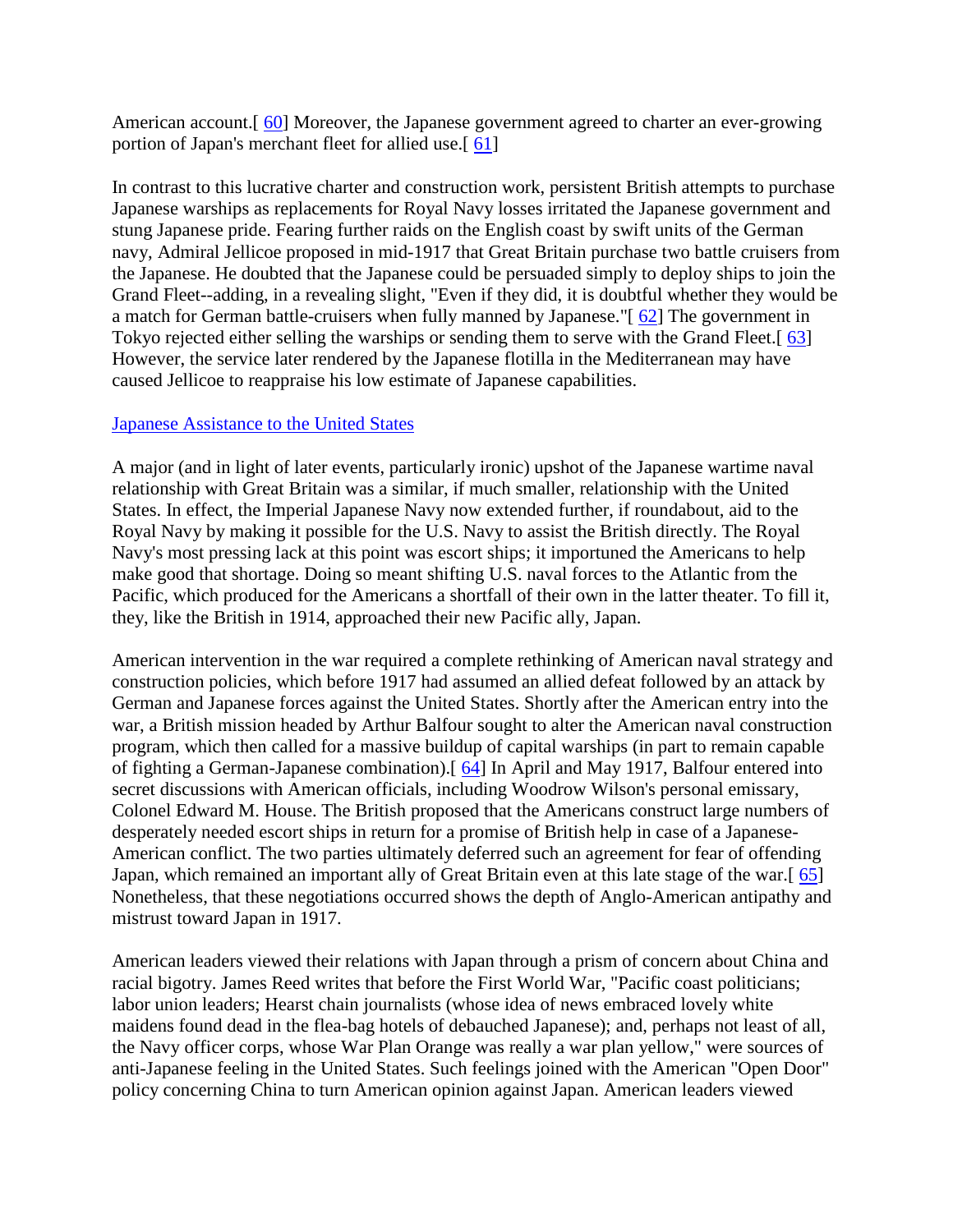Japan as seeking unfair territorial and political advantage in China, a state known to most Americans only through the eyes of the many missionaries serving there.[66]

American entry into the First World War dictated a renewed attempt to resolve the impasse in American-Japanese relations. Like Great Britain at the beginning of the war, the United States now found itself dependent on Japanese good will and assistance in the Pacific. A Japanese mission to Washington led by Ishii Kikujiro concluded an agreement that permitted American warships to redeploy to the Atlantic and support the British fleet.<sup>[67]</sup> Under that secret agreement, Japanese warships patrolled the waters of the Hawaiian Islands for the remainder of the conflict. The cruiser Tokiwa replaced the last major American warship in the Pacific, the armored cruiser USS Saratoga, at Honolulu in October 1917, allowing the ship to join the U.S. naval forces in the Atlantic. The cruiser Asama replaced the Tokiwa in August 1918 and protected commerce in Hawaiian waters until it returned to Japan in February 1919.[ [68\]](http://web.ebscohost.com/ehost/delivery?vid=5&hid=9&sid=020941e6-c148-4c15-a8af-fde9609c5d1c%40sessionmgr10#bib68)

Despite the cooperative manner in which the Japanese extended their wartime responsibilities, American resentment of dependence upon the Japanese throughout the war and of Japanese gains in Micronesia closely paralleled that seen in British quarters.[ [69\]](http://web.ebscohost.com/ehost/delivery?vid=5&hid=9&sid=020941e6-c148-4c15-a8af-fde9609c5d1c%40sessionmgr10#bib69) The Japanese returned this antagonism after 1917, when the view took root among naval officers that differences between the two powers were irreconcilable short of war. Japanese expansion into Siberia in 1918, seen by some Japanese as preempting American containment on all sides, was to add to the antipathy between the two nations. By 1917, even while acting as an ally, the Japanese navy had officially designated the United States its "most likely enemy" in any future conflict.[ [70\]](http://web.ebscohost.com/ehost/delivery?vid=5&hid=9&sid=020941e6-c148-4c15-a8af-fde9609c5d1c%40sessionmgr10#bib70)

#### [Operations in the Mediterranean](http://web.ebscohost.com/ehost/delivery?vid=5&hid=9&sid=020941e6-c148-4c15-a8af-fde9609c5d1c%40sessionmgr10#toc)

In early 1917, Japan finally deployed forces to the European theater of operations. The lead Japanese warships departed Singapore under the command of Admiral Sato Kozo for the Mediterranean on 11 March. Sato sailed for Malta with the cruiser Akashi and destroyers Ume, Kusunoki, Kaede, Katsura, Kashiwa, Matsu, Sugi, and Sakaki, which collectively constituted the Tenth and Eleventh Destroyer Flotillas. The task force hunted German raiders while crossing the Indian Ocean, arriving at Aden on 4 April. On 10 April Sato agreed to an urgent British request to escort the Saxon, an English troop transport; it sailed from Port Said to Malta guarded by Ume and Kusunoki. The remainder of the Japanese squadron quickly followed and commenced operations against German and Austrian submarines threatening allied shipping in the Mediterranean.<sup>[71]</sup>

The Tenth and Eleventh Flotillas reached Malta at the nadir of allied fortunes in the Mediterranean.<sup>[72]</sup> Of the approximately twelve million British registered tons (BRT) of shipping lost during the war, 3,096,109 tons fell prey to mines and submarines in the Mediterranean. From February until December of 1917, allied shipping losses worldwide amounted to 2,566 ships, or 5,753,751 BRT, 48 percent of wartime losses.[ [73\]](http://web.ebscohost.com/ehost/delivery?vid=5&hid=9&sid=020941e6-c148-4c15-a8af-fde9609c5d1c%40sessionmgr10#bib73) Allied losses in the Mediterranean in April 1917 totaled 218,000 tons, 7 percent of the total sinkings there during the entire war.[ [74\]](http://web.ebscohost.com/ehost/delivery?vid=5&hid=9&sid=020941e6-c148-4c15-a8af-fde9609c5d1c%40sessionmgr10#bib74) Desperately short of escorts, the allies seriously considered the ideas of reducing the number of ships transiting the Mediterranean by sending them on the safer passage around the Cape of Good Hope, and of evacuating the British contingent at Salonika.[ [75\]](http://web.ebscohost.com/ehost/delivery?vid=5&hid=9&sid=020941e6-c148-4c15-a8af-fde9609c5d1c%40sessionmgr10#bib75)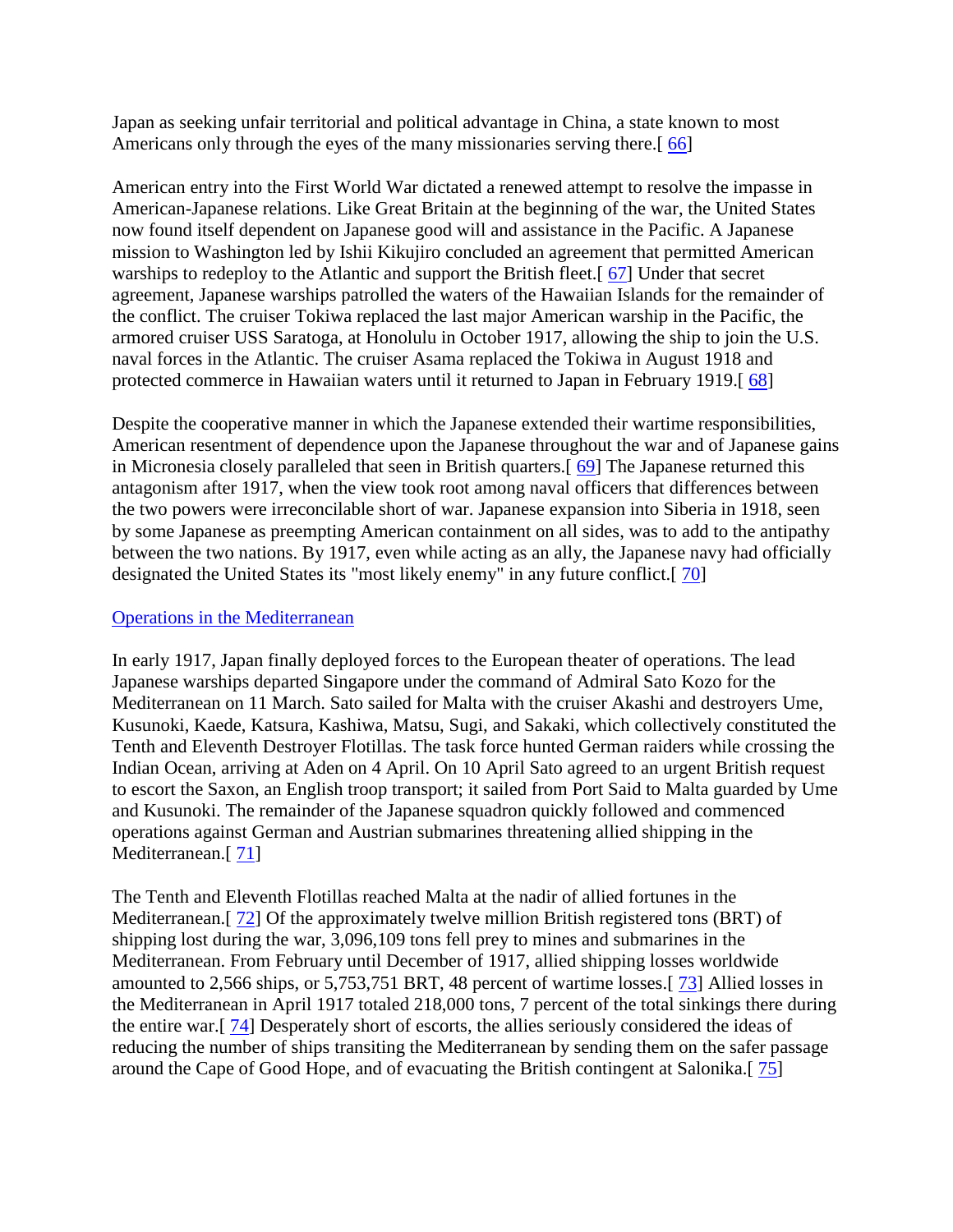The arrival of Sato's cruiser and eight destroyers did not by itself tip the scales toward the allies in the Mediterranean. Nonetheless, the task given the Japanese squadron was an important one- protecting troop transports shifting vital reinforcements to France after the bloody offensives at Arras, Chemin des Dames, and in the Champagne.[ [76\]](http://web.ebscohost.com/ehost/delivery?vid=5&hid=9&sid=020941e6-c148-4c15-a8af-fde9609c5d1c%40sessionmgr10#bib76) The appearance of Japanese escorts at Malta permitted the allied command to speed the passage of transports. Japanese vessels escorted the transports directly from Egypt to France without stopping at Malta except when convoys formed at that port.[ [77\]](http://web.ebscohost.com/ehost/delivery?vid=5&hid=9&sid=020941e6-c148-4c15-a8af-fde9609c5d1c%40sessionmgr10#bib77)

The destroyers Sakaki and Matsu and other Japanese warships participated in the dramatic rescue of troops from the torpedoed transport Transylvania on 4 May 1917. Some 413 men died in this tragedy off the French coast, but Japanese, French, and Italian naval forces saved most of the three thousand troops despite the danger of further torpedo attack. The Times History of the War reported that "the Admiralty sent a telegram of thanks and congratulation to the Japanese admiral in the Mediterranean for the splendid work of rescue performed by the Japanese on this occasion."[ [78\]](http://web.ebscohost.com/ehost/delivery?vid=5&hid=9&sid=020941e6-c148-4c15-a8af-fde9609c5d1c%40sessionmgr10#bib78)

The Japanese navy relieved the Akashi in June 1917 with the armored cruiser Izumo and reinforced the Malta squadron with the destroyers Kashi, Hinoki, Momo, and Yanagi. As the tempo of antisubmarine operations in the Mediterranean accelerated, Japanese sailors temporarily manned two British gunboats, which they designated the Tokyo and Saikyo, and two British destroyers, renamed the Kanran and Sendan. At peak strength in 1917, the Japanese Mediterranean flotilla numbered seventeen warships.[ [79\]](http://web.ebscohost.com/ehost/delivery?vid=5&hid=9&sid=020941e6-c148-4c15-a8af-fde9609c5d1c%40sessionmgr10#bib79)

By late summer of 1917, British doubts about the competence and value of the Japanese warships, doubts initially expressed by such officers as Captain George P. W. Hope, director of the Operations Division of the Admiralty War Staff, had vanished. On 21 August Admiral George A. Ballard, Senior Naval Officer-in-Charge at Malta, reported to the Admiralty that the Japanese had rendered invaluable service in escorting troop transports since their arrival at Malta. He reminded the Admiralty that until the Imperial Japanese Navy destroyers had arrived the allies had been short of escorts for this vital duty. Ballard praised the operational capacity of the Japanese:

French standards of efficiency are certainly lower than British, however, and Italian standards are lower still. With the Japanese it is otherwise. Admiral Sato's destroyers are kept in a highly serviceable condition and spend at least as large a proportion of their time at sea as our own, which is far from being the case with the French and Italian vessels of any class. The Japanese moreover are very independent in all matters of administration and supply whereas the French will never do anything for themselves if they can get it done for them.<sup>[80]</sup>

Japanese efficiency meant many more days spent at sea than the warships of other British allies, multiplying the impact of the Japanese contribution to the Mediterranean war effort.

The importance of Japanese escorts dramatically increased when in 1918 the Germans launched their spring offensive on the western front. The British responded with further large movements of troops from the Middle East to Marseilles. Japanese units escorted more than a hundred thousand British troops directly across the Mediterranean during the critical months of April and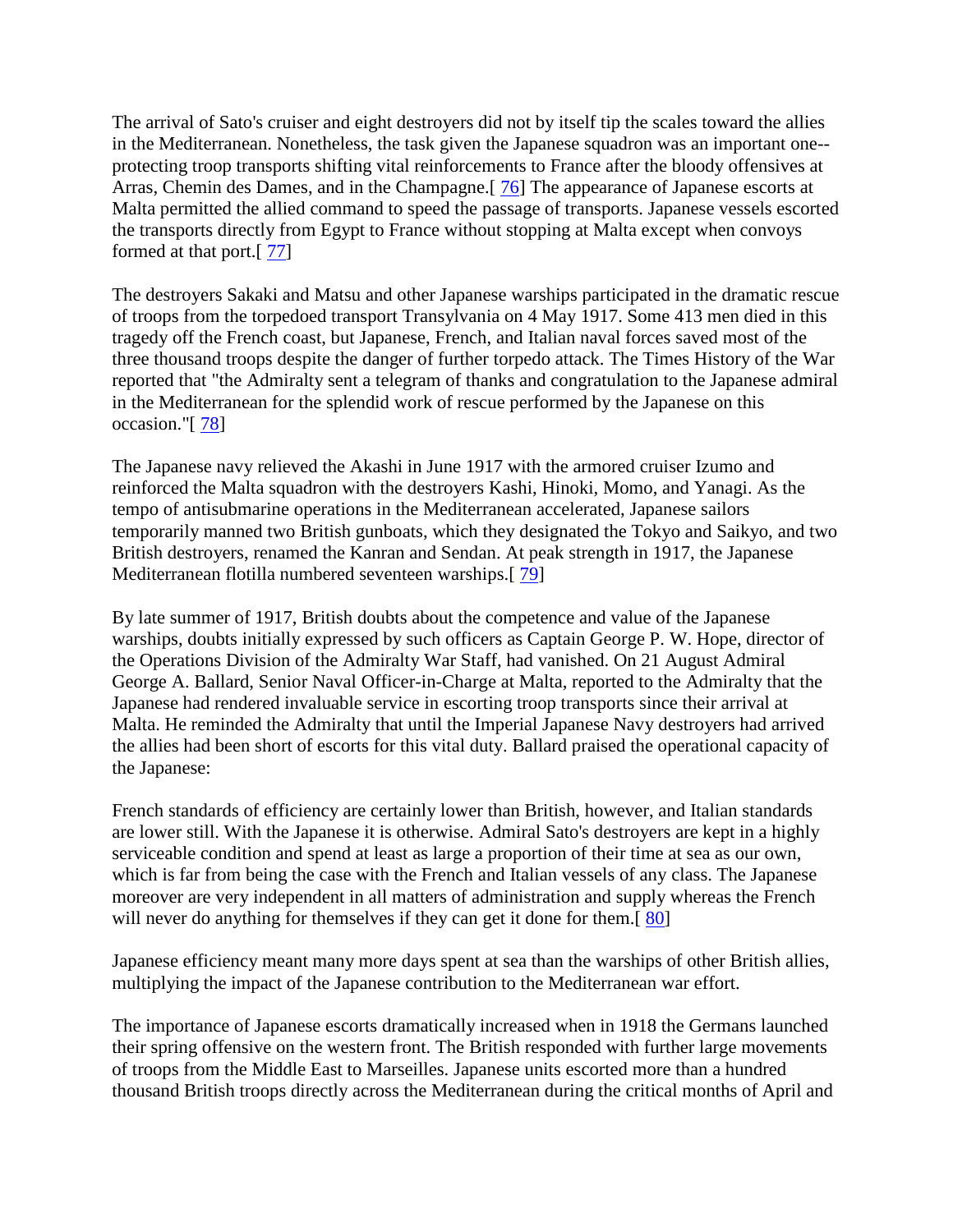May. After the crisis ended, Japanese warships convoyed troops from Egypt to Salonika in support of the allied fall 1918 offensive. By the end of the war the squadron had accompanied 788 allied ships across the Mediterranean, including transports conveying seven hundred thousand troops to the fighting fronts. In thirty-four engagements with German and Austrian submarines the Japanese suffered damage to two destroyers, Matsu and, as we have seen, Sakaki.<sup>[81]</sup>

Japanese naval forces remained in European waters until May 1919. After the armistice, units of Admiral Sato's Second Special Mission Squadron helped supervise the Central Powers' surrendered fleets. The cruiser Izumo and destroyers Hinoki and Yanagi sailed from Malta to Scapa Flow to help guard the German fleet and prepare for the return to Japan of seven surrendered German submarines.

Sato dispatched the destroyers Katsura, Matsu, Sakaki, and Kaede to Brindisi to aid in supervising German and Austro-Hungarian ships surrendering in the Mediterranean. He then rode the cruiser Nisshin, with the eight remaining destroyers, to Constantinople in December 1918. Detaching the destroyers Kashiwa, Kanran, and Sendan (the latter two would be returned to the Royal Navy in 1919) to superintend enemy warships at Constantinople, the balance of the squadron returned to Malta, where it received new orders from Japan to escort German submarines from England back home as part of Japan's war spoils. Sending the Ume and Kusunoki to the Adriatic for patrol duty, Sato left for England, gathering the remaining Japanese escorts on the way.

The Japanese squadron made Portland, England, on 5 January 1919. The Izumo, Hinoki, Yanagi, and the seven German U-boats joined Sato's fleet, which then returned at the end of March to Malta, where it was rejoined by the Ume and Kusunoki. The tender Kwanto serviced the U-boats at Malta then joined the cruiser Nisshin and two destroyer flotillas in escorting the submarines to Japan. All reached Yokosuka without incident on 18 June 1919. The Izumo and the last destroyer detachment left Malta on April 10 for various ports, including Naples, Genoa, and Marseilles, and a final trip to Malta on May 5. The warships left ten days later for the voyage to Japan, reaching Yokosuka on 2 July 1919.[ [82\]](http://web.ebscohost.com/ehost/delivery?vid=5&hid=9&sid=020941e6-c148-4c15-a8af-fde9609c5d1c%40sessionmgr10#bib82)

# ["God Grant Our Alliance ... May Long Endure"](http://web.ebscohost.com/ehost/delivery?vid=5&hid=9&sid=020941e6-c148-4c15-a8af-fde9609c5d1c%40sessionmgr10#toc)

British leaders had nothing but praise for the Japanese Mediterranean squadron before it sailed for home. Winston Churchill voiced the general high opinion when he said he "did not think that the Japanese [squadron] had ever done a foolish thing." The governor of Malta, Lord Methuen, who reviewed Japanese warships there in March 1919, also lauded the Japanese navy for "its splendid work in European waters" and expressed the hope, "God grant our alliance, cemented in blood, may long endure."[ [83\]](http://web.ebscohost.com/ehost/delivery?vid=5&hid=9&sid=020941e6-c148-4c15-a8af-fde9609c5d1c%40sessionmgr10#bib83)

The Japanese warships' performance in the Mediterranean certainly merited high praise. Japanese destroyers' ratio of time at sea to time in port was the highest of any allied warships during the war: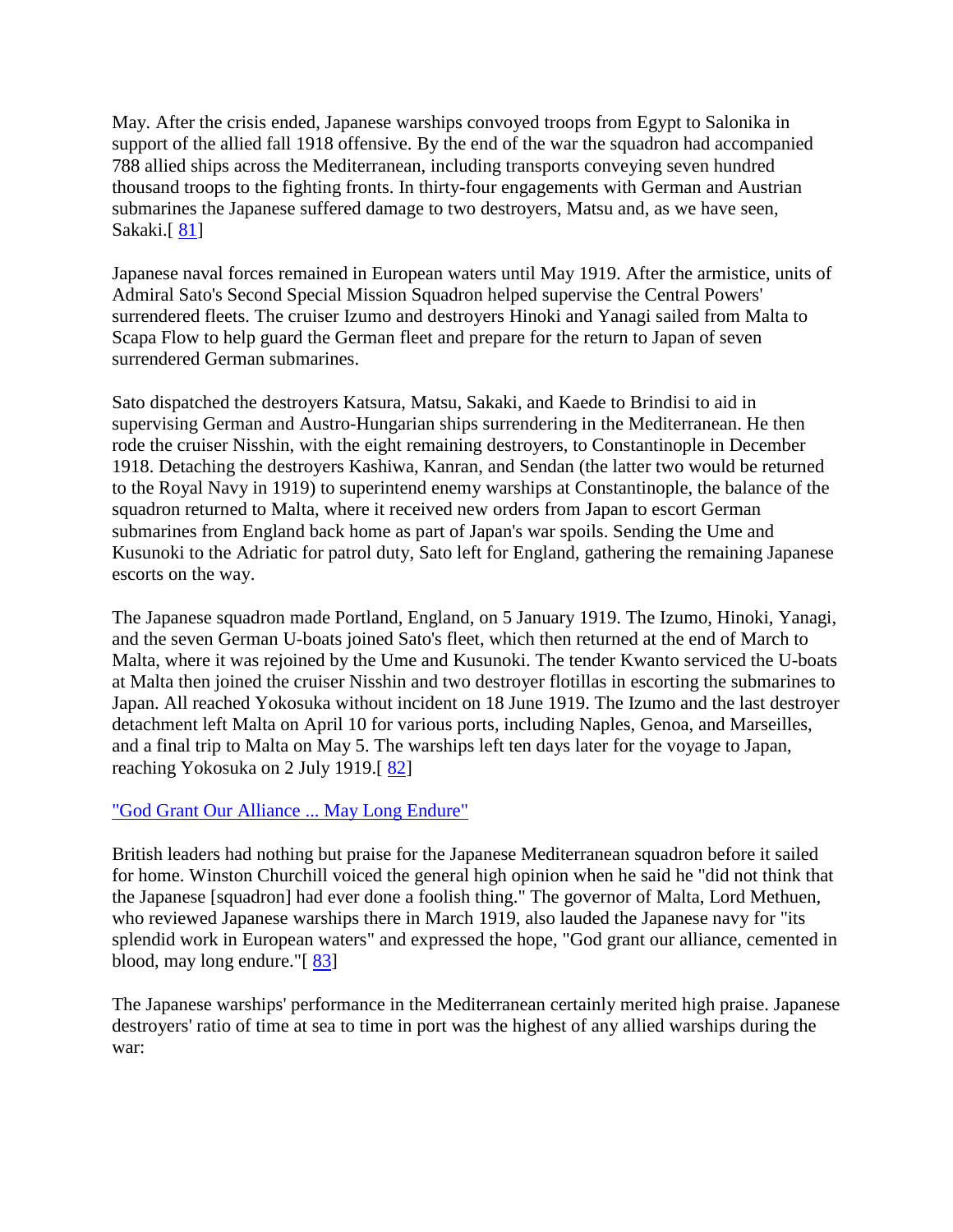Japanese warships were under way 72 percent of the time. The British record was 60 percent, the Greek and French only 45 percent. British officers credited the Japanese warships with excellent performance--at least, they added, when all went according to plan. Postwar British criticisms that the Japanese "acted inferior to our men when unforeseen situations cropped up" reflect British prejudices expressed during the war, prejudices not supported by the actual record. That record clearly demonstrates instead how seriously Japanese naval officers took their duty. The commanders of several Japanese warships are reported to have committed Hari-Kari when ships they were convoying were lost.[ [84\]](http://web.ebscohost.com/ehost/delivery?vid=5&hid=9&sid=020941e6-c148-4c15-a8af-fde9609c5d1c%40sessionmgr10#bib84)

Still, why did the British so quickly forget Japan's assistance to the allied cause, not only in the Mediterranean Sea but in the Pacific and Indian Oceans? (See Table 2.) Why did the British permit the Anglo-Japanese alliance to lapse in 1921? The most obvious reason was that the end of the war simplified the situation in the Pacific. The lack of a common foe removed the main justification for the alliance. With the German threat to Britain's Far East possessions eliminated and the nascent Soviet Union no longer threatening India, the crown jewel of the Empire, Great Britain did not require Japan's naval cooperation. American pressure pushed the British into an adversarial relationship with the Japanese, whose new island possessions sat astride American communications with the Philippines and Guam. Prewar racial and diplomatic animosity between Japan and the United States, set aside in 1917 and 1918, quickly reemerged despite wartime Japanese assistance to the United States in the Pacific. Japan's valuable role as an ally never appeared in Western histories of the war.

At home, some Japanese politicians reacted badly to Western treatment of Japan during the war and at Versailles. As early as April 1917, and understanding that the allied public knew little or nothing of Japan's contributions, Japanese diplomats had offered the British a memorandum for publication in allied newspapers.[ [85\]](http://web.ebscohost.com/ehost/delivery?vid=5&hid=9&sid=020941e6-c148-4c15-a8af-fde9609c5d1c%40sessionmgr10#bib85) Many resented how at Versailles the "three Great Powers acted as judges" in a confrontation with Chinese delegates over the Japanese occupation of Shantung. The apparent hostility toward Japan after the war, despite its service, led an increasing number of Japanese military officers to believe in an American and British conspiracy against Japan, founded on racial animosity.[ [86\]](http://web.ebscohost.com/ehost/delivery?vid=5&hid=9&sid=020941e6-c148-4c15-a8af-fde9609c5d1c%40sessionmgr10#bib86)

The severing of the Anglo-Japanese alliance, in fact, steered Japan toward cooperation with Germany. The arrival of the seized German submarines began a new, long-term relationship between the Japanese and German navies. German influence and technology quickly supplanted those of the British. The two services began to exchange personnel. Numerous Japanese officers received training in Germany in the 1920s and 1930s, facilitating the Imperial Japanese Navy's ultimate break with its British mentors.[ [87\]](http://web.ebscohost.com/ehost/delivery?vid=5&hid=9&sid=020941e6-c148-4c15-a8af-fde9609c5d1c%40sessionmgr10#bib87)

The British had their empire, and the Americans felt no shame in professing their "Manifest Destiny," but both attacked Japanese imperial ambitions as excessive. After 1918, neither nation proved willing to maintain the close naval cooperation with Japan that had benefited all parties during the First World War. So it was that despite the strong record of Japanese assistance to Great Britain during that conflict, the true legacy of that cooperation proved to be alienation. Thus began the breach between East and West that led to the Japanese attack upon British (and American) possessions in the Far East as part of a true two-ocean conflict, just twenty-three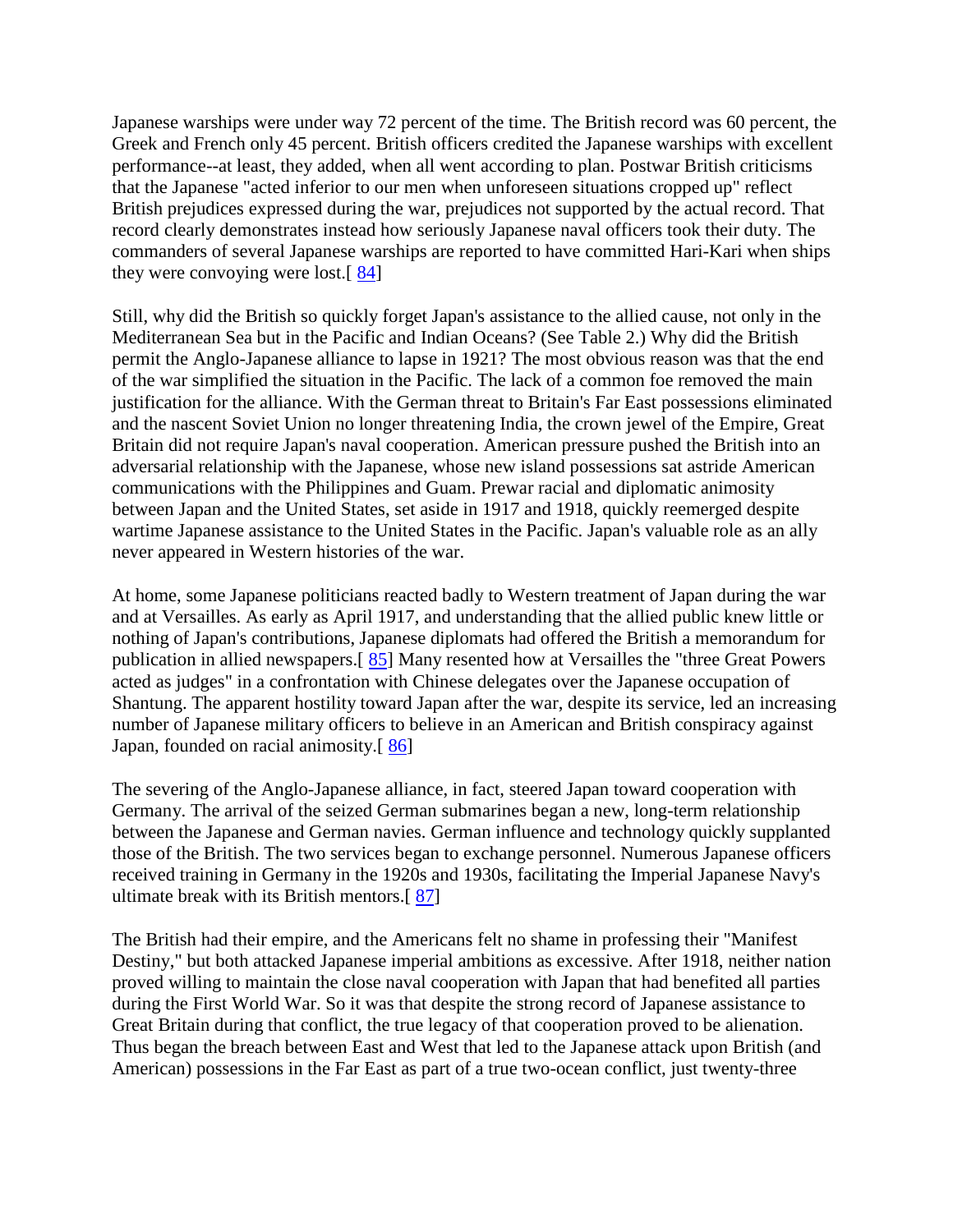years after Japan, Great Britain, and the United States had been allies in the "war to end all wars."

\* All Japanese names in this article are given in the customary Japanese style, family name first.

|                                                                                                                       | Table 1 Strength of the Imperial Japanese Navy, 1914-1918 |                          |      |                                                              |      |  |  |
|-----------------------------------------------------------------------------------------------------------------------|-----------------------------------------------------------|--------------------------|------|--------------------------------------------------------------|------|--|--|
|                                                                                                                       | 1914                                                      | 1915                     | 1916 | 1917                                                         | 1918 |  |  |
|                                                                                                                       |                                                           |                          |      |                                                              |      |  |  |
| Battleships &                                                                                                         | 14                                                        | 17                       | 14   | 16                                                           | 16   |  |  |
| Battle Cruisers                                                                                                       |                                                           |                          |      |                                                              |      |  |  |
| Armored Cruisers                                                                                                      | 13                                                        | 12                       | 12   | 12                                                           | 12   |  |  |
| Older Cruisers                                                                                                        | 10                                                        | 9                        | 8    | 7                                                            | 7    |  |  |
| Light Cruisers                                                                                                        |                                                           | 3                        | 3    | 3                                                            | 33   |  |  |
| Destroyers                                                                                                            | 50                                                        | 59                       | 63   | 65                                                           | 71   |  |  |
| Total                                                                                                                 | 90                                                        | 100                      | 100  | 103                                                          | 109  |  |  |
| Table 2 Japanese Warships Serving during the First World War                                                          |                                                           |                          |      |                                                              |      |  |  |
| Legend for Chart:                                                                                                     |                                                           |                          |      |                                                              |      |  |  |
| A - Major Warships & Classes in IJN Service,<br>1914-18 (year completed)<br>$B - Type$<br>C - Tonnage & Speed (knots) |                                                           |                          |      |                                                              |      |  |  |
| Α                                                                                                                     | В                                                         | C                        |      |                                                              |      |  |  |
| Mikasa (1902)                                                                                                         | BB                                                        | 15,179<br>18             |      |                                                              |      |  |  |
| Tango (1898)<br>(ex-Poltava)                                                                                          | BB                                                        | 11,400<br>17             |      | Captured Jan 1905,<br>returned to Russia,<br>Mar 1916        |      |  |  |
| Sagami (1901)<br>(ex-Peresviet)                                                                                       | BB                                                        | 13,500<br>18             |      | Captured Jan 1905,<br>Sagami returned<br>to Russia, Mar 1916 |      |  |  |
| Suo (1902)<br>(ex-Pobieda)                                                                                            |                                                           |                          |      |                                                              |      |  |  |
| Hizen (1902)<br>$(ex-Retvizan)$                                                                                       | BB                                                        | 12,902<br>$18\,$         |      | Captured Jan 1905                                            |      |  |  |
| Iwami (1904)<br>(ex-Orel) 18                                                                                          | BB                                                        | 15,300                   |      | Captured at<br>Tsushima,<br>May 1905                         |      |  |  |
| Kashimi (1906)<br>Katori (1906                                                                                        | BB                                                        | 17,200<br>16,663<br>18.5 |      | Last BBs built<br>outside Japan                              |      |  |  |
| Satsuma (1906)                                                                                                        | BB                                                        | 19,700<br>18.25          |      | First large warship<br>built in Japan,<br>semi-dreadnought   |      |  |  |
| Aki (1911)                                                                                                            | BB                                                        | 21,800                   |      | Similar to Satsuma                                           |      |  |  |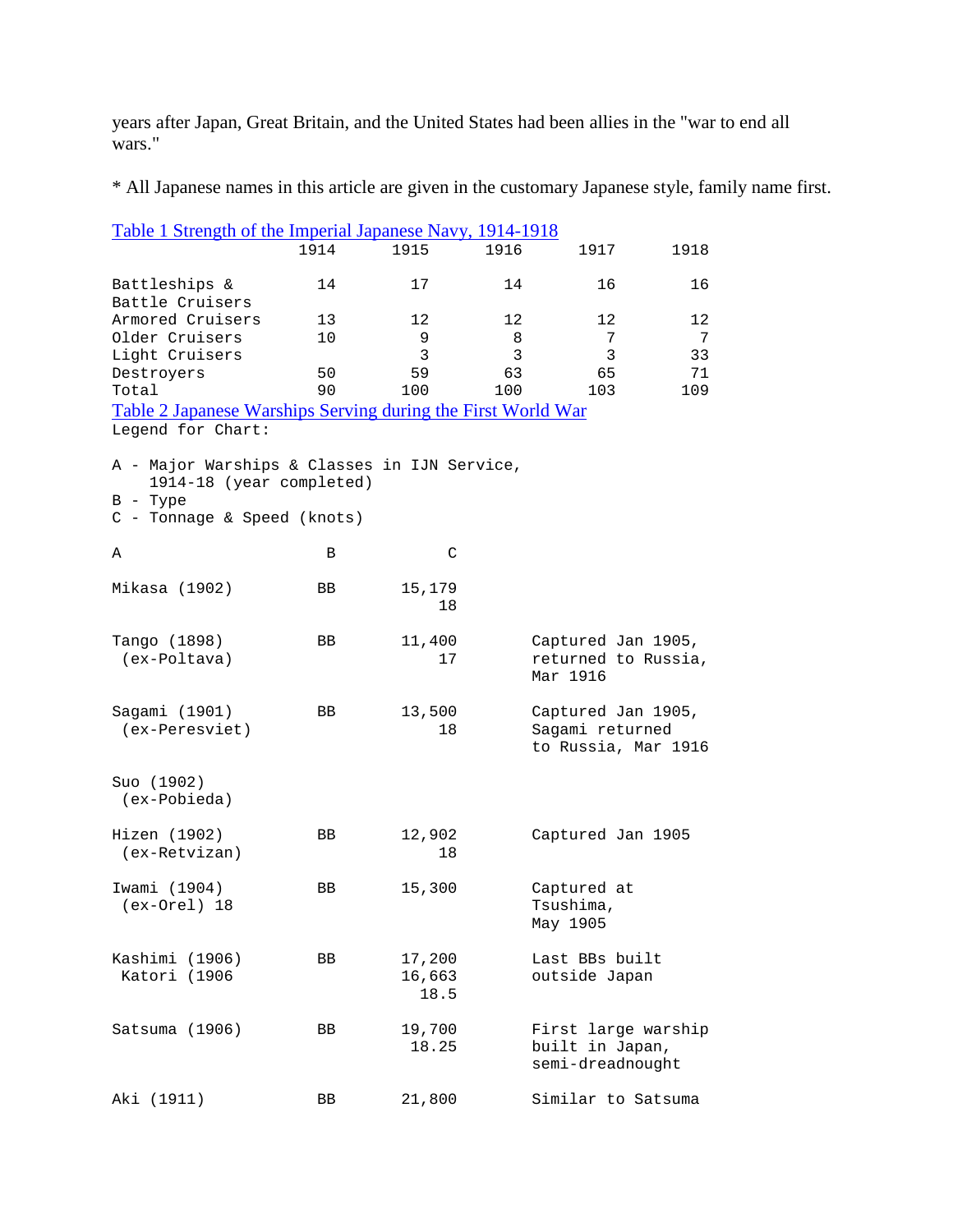| Kawachi (1912)<br>Settsu (1912)                                  | BB  | 21,900<br>21              | Kawachi lost to<br>mag. explosion,<br>12 Jul 1918                                                    |
|------------------------------------------------------------------|-----|---------------------------|------------------------------------------------------------------------------------------------------|
| Fuso (1915)<br>Yamashiro (1917)                                  | BB  | 35,900<br>28              | Considered<br>super-dreadnoughts                                                                     |
| Ise (1917)<br>Hyuga (1918)                                       | BB  | 36,500<br>23.5            | Ise completed 15<br>Dec 1917, Hyuga 30<br>Apr 1918                                                   |
| Kongo (1913)<br>Hiei (1914)<br>Kirishima (1915)<br>Haruna (1915) | BC  | 32,200<br>27.5            | "First true BCs,"<br>Haruna damaged by<br>mine laid by Get.<br>aux. cruiser Wolf<br>in S. Pac., 1917 |
| Wakamiya (1901)<br>(ex-freighter<br>Lethington)                  | AV  | 7,720<br>9.5              | Captured 12 Jan<br>1905, converted to<br>AV, 1908                                                    |
| Chiyoda (1890)                                                   | CA. | 2,400<br>18               | 2d Class def. ship<br>in WWI                                                                         |
| Asama (1899)<br>Tokiwa (1899)                                    | CA  | 10,519<br>21.3            | Asama wrecked San<br>Bartoleme Bay<br>31 Jan 1915,<br>restored 1917                                  |
| Azuma (1900)                                                     | CA  | 9,953<br>21               | Training ship in<br>1914                                                                             |
| Yakumo (1900)                                                    | CA. | 10,288<br>20              | Built in Germany                                                                                     |
| Izumo (1900)<br>Iwate (1901)                                     | СA  | 10,305<br>10,235<br>20.75 |                                                                                                      |
| Kasuga (1903)<br>Nisshin (1904)                                  | CA  | 8,591<br>8,384<br>20.6    | Built in Italy,<br>sold to Argentina,<br>resold to Japan<br>1903-1904                                |
| Aso (1903)<br>(ex-Bayan)                                         | СA  | 7,726<br>21               | Captured 1905,<br>joined IJN 1908                                                                    |
| Tsukuba (1907)<br>Ikoma (1908)                                   | CA  | 15,400<br>20.5            | Tsukuba sunk by<br>mag. explosion,<br>14 Jan 1917                                                    |
| Kurami (1911)<br>Ibuki (1909)                                    | CA  | 15,595<br>21.25<br>22.5   | Rerated as BC<br>in 1921                                                                             |

20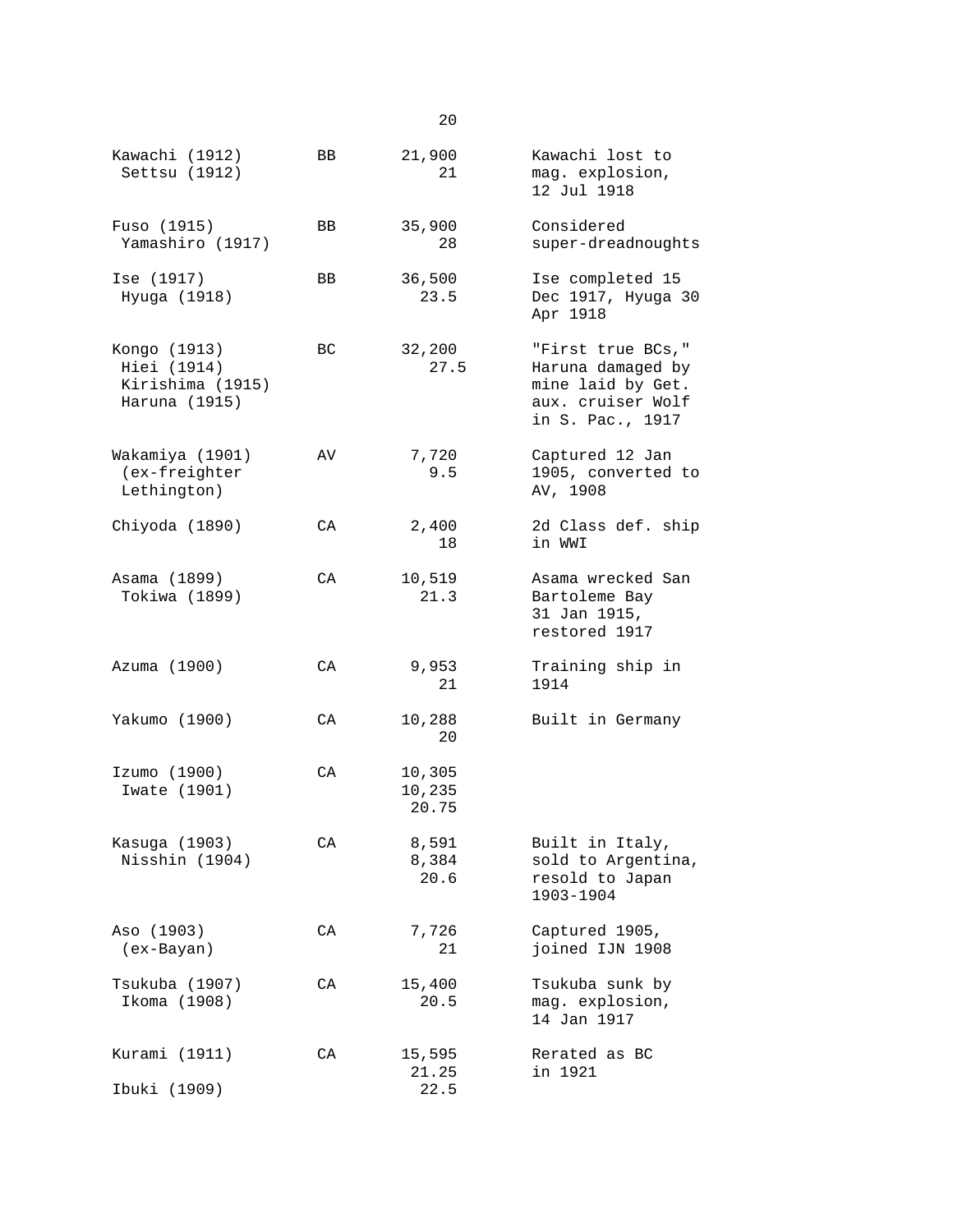| Takachiyo (1886)                                                                       | СL  | 4,150<br>18   | Minelayer after<br>1907, sunk by Ger.<br>TB S-90 18 Oct<br>1914, off Tsingtao |
|----------------------------------------------------------------------------------------|-----|---------------|-------------------------------------------------------------------------------|
| Suma (1896)                                                                            | СL  | 2,657<br>20   | 3d-class cruisers,<br>first armored                                           |
| Akashi (1899)                                                                          |     | 19.5          | warships built in<br>dom. yards by dom.<br>plans                              |
| Kasagi (1898)                                                                          | СL  | 6,066<br>22.7 | 2d-class cruisers,<br>bought from U.S.                                        |
| Chitose (1899)                                                                         |     | 5,598<br>22.9 | in gratitude for<br>neutrality in 1905                                        |
| Niitaka (1904)<br>Tsushima (1904)                                                      | СL  | 3,716<br>20   | 3d-class cruisers                                                             |
| Otowa (1904)                                                                           | СL  | 3,388<br>21   | 3d-class cruiser,<br>wrecked 25 Jul 1917                                      |
| Soya (1900)<br>(ex-Varyag)                                                             | CL. | 6,500<br>23   | Returned to Russia,<br>Mar 1916                                               |
| Tone (1910)                                                                            | СL  | 1,250<br>22   |                                                                               |
| Chikuma (1912)<br>Hirado (1912)<br>Yahagi (1912)                                       | СL  | 5,040<br>26   | Carried 8 6-inch<br>guns                                                      |
| Aotaka class<br>$(1903 - 1904)$                                                        | TВ  | 152<br>28     | 11 in class; used<br>until 1921-22                                            |
| Akebono (1899)<br>Oboro (1900)<br>Sazanami (1900)                                      | DD  | 410<br>31     | Ikazuchi class had<br>6 units, 3 left by<br>WWI                               |
| Murakumo (1899)<br>Yugure (1899)<br>Shiranui (1899)<br>Kagero (1900)<br>Usugumo (1900) | DD  | 361<br>30     | Murakumo class had<br>6 units; Shinonome<br>lost in typhoon in<br>1913        |
| Shirakumo (1902)<br>Asashio (1902)                                                     | DD  | 428<br>31     |                                                                               |
| Murasame (1903)<br>Asagiri (1903)<br>Ariake (1905)<br>Arare (1905)<br>Fubuki (1905)    | DD  | 234<br>29     | Harasume class; 2<br>units lost before<br>WWI; 3d-class DD                    |
| Asakaze class<br>$(1905 - 1909)$<br>$(32 \text{ ships})$                               | DD  | 234<br>29     | Almost identical to<br>Harasume class;<br>Shirotae lost to                    |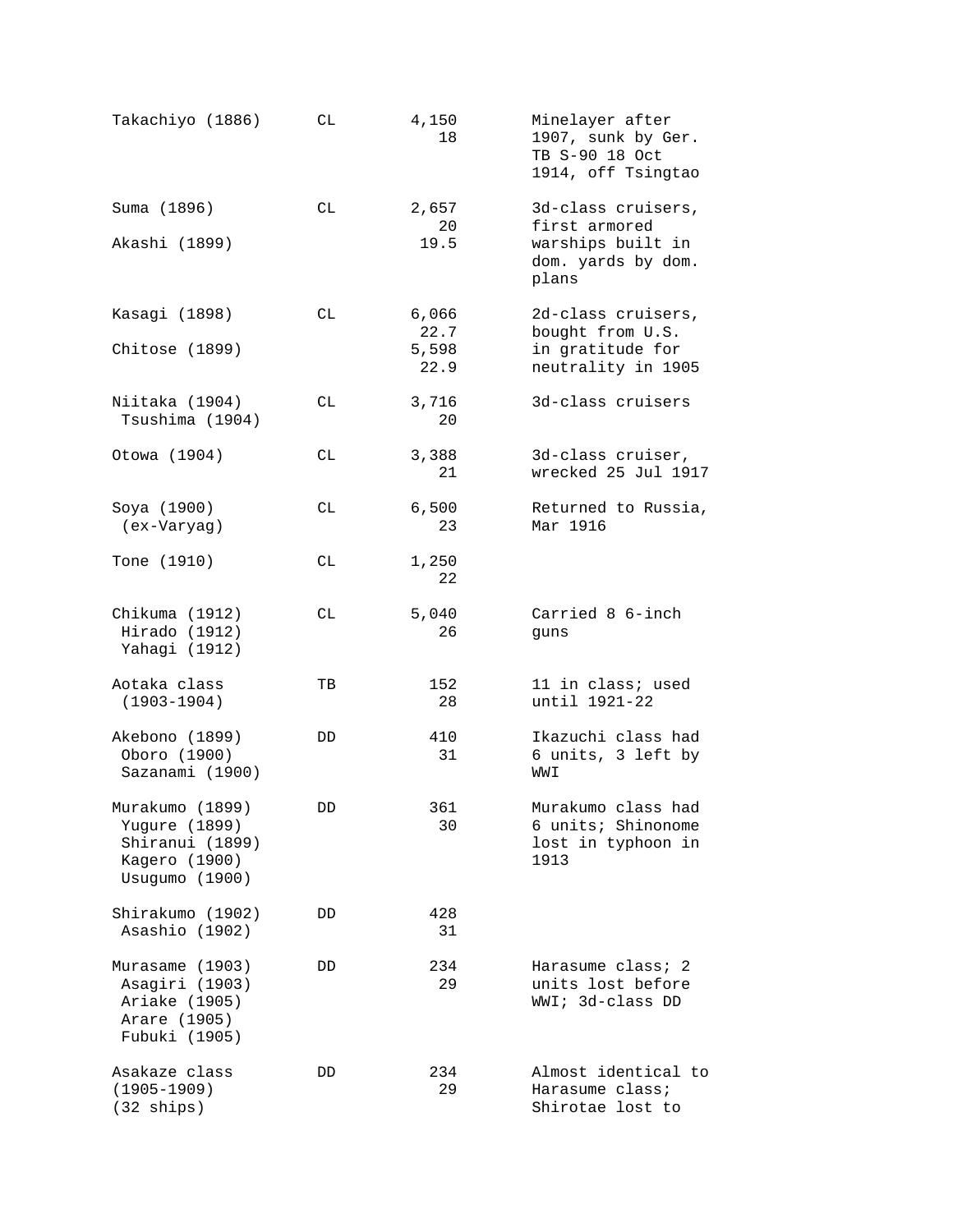|                                                                                                                   |                 |               | batteries, and to<br>Jaguar (gunboat)<br>3 Sep 1914; one<br>unit lost before<br>WWI                                                                                |
|-------------------------------------------------------------------------------------------------------------------|-----------------|---------------|--------------------------------------------------------------------------------------------------------------------------------------------------------------------|
| Yamabiko (1902)<br>$(ex-Russian)$                                                                                 | DD.             | 240<br>27.5   | Broken up in 1917                                                                                                                                                  |
| Sakura (1912)<br>Tachibana (1912)                                                                                 | 2d-class<br>DD. | 830<br>30     | First<br>Japanese-designed<br><b>DDs</b>                                                                                                                           |
| Kaba class (1915)<br>Kaba DD<br>Matsu<br>Kashiwa<br>Katsura<br>Kaede<br>Kiri<br>Kusunoki<br>Ume<br>Sakaki<br>Sugi | $2d$ -class     | 850<br>30     | Same design used<br>for construction of<br>French Algerien or<br>Arabe class. Sakaki<br>torpedoed by<br>Austrlian U-27, 11<br>Jun 1917 NE of<br>Cengotto, repaired |
| Momo class (1916)<br>Momo<br>Kashi<br>Hinoki<br>Yanagi                                                            | 2d-class<br>DD. | 1,080<br>31.5 |                                                                                                                                                                    |
| Enoki class (1918)<br>Enoki<br>Nara<br>Tsubaki<br>Kuwa<br>Keyaki<br>Maki                                          | DD.             | 1,100<br>31.5 | Comparable with<br>Momo class                                                                                                                                      |
| Sendan<br>(ex-Minstrel)<br>Kanran<br>$(ex-Nemesis)$                                                               | DD              | 740<br>27     | British 'H' or<br>Acorn class DDs<br>transferred to<br>Japan in 1917 in<br>Mediterranean,<br>returned by Japan<br>in 1919                                          |

Ger. shore

Note: Japan received the old coastal defense ship Torgud Reis (ex-Weissenburg), the BB Nassau (1909), and Oldenburg (1912) as reparations. It never took over Torgud Reis. Two other ships were broken up at Dordrecht for scrap in 1921. Japan received the ex-German CL Augsburg, also scrapped at Dordrecht, 1922, and the destroyers T/V. 181, S. 51, S.60, V. 80, V127 as reparations. All were broken up at Dordrecht or in Great Britain. (Compiled from a variety of sources.)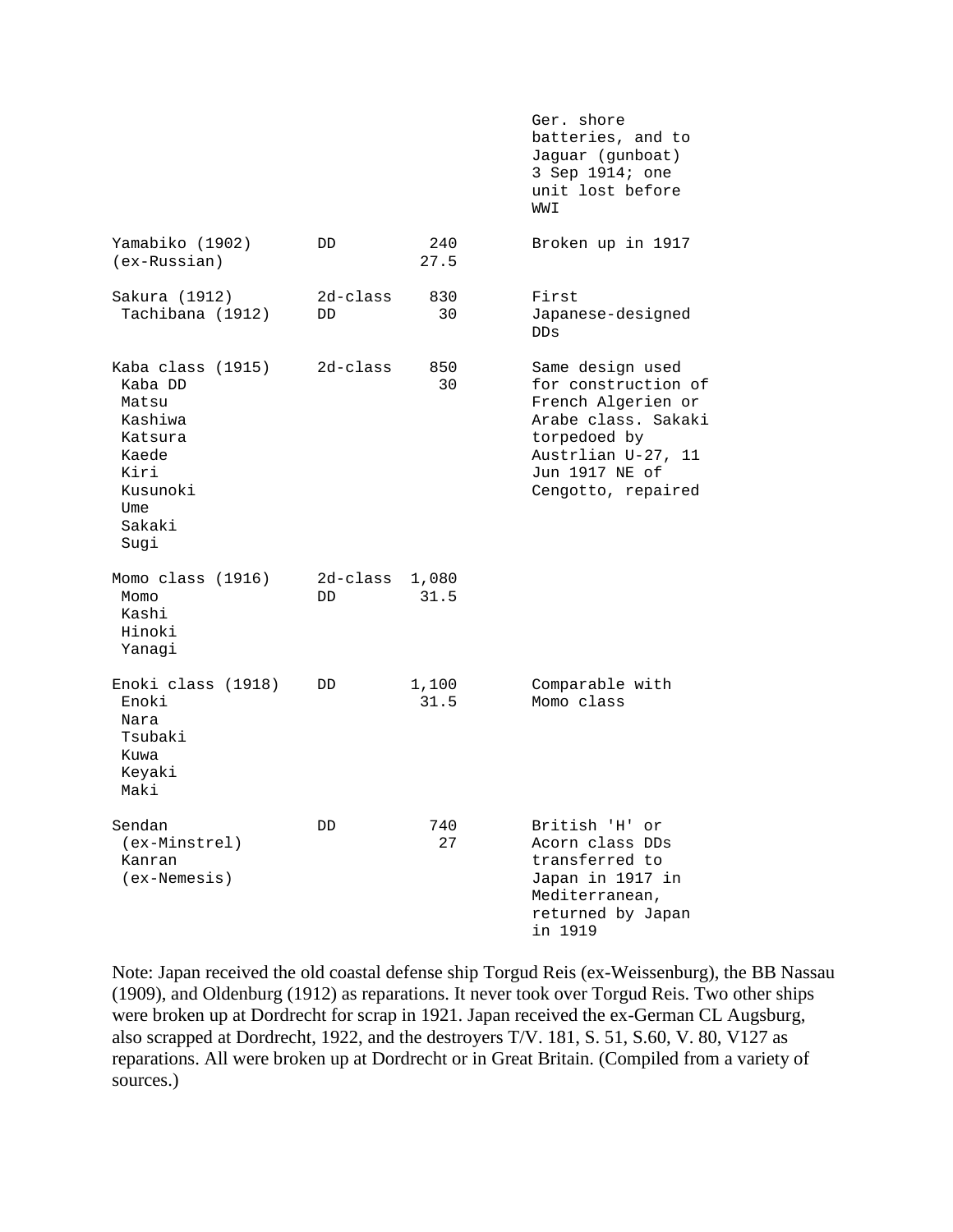**[Notes](http://web.ebscohost.com/ehost/delivery?vid=5&hid=9&sid=020941e6-c148-4c15-a8af-fde9609c5d1c%40sessionmgr10#toc)** 

*[1.](http://web.ebscohost.com/ehost/delivery?vid=5&hid=9&sid=020941e6-c148-4c15-a8af-fde9609c5d1c%40sessionmgr10#bib1up) Japanese naval attache to Sir Oswyn Murray, 6 May 1918, Admiralty [hereafter ADM] 137/1576 (H.S. 1576. Mediterranean. Central and General Areas II, IV, V, XI. Various Subjects 1918 II); Paul G. Halpern, The Naval War in the Mediterranean, 1914-1918 (Annapolis, Md.: Naval Institute Press, 1987), p. 344; U.S. Naval Institute Proceedings, July 1917, p. 1616; and Hans Hugo Sokol, Oesterreich-Hungarns Seekrieg 1914-1918, 2 vols., 2d ed. (Graz, Austria: Akademische Druck-u. Verlags Anstalt, 1973), vol. 2, p. 523.* 

*[2.](http://web.ebscohost.com/ehost/delivery?vid=5&hid=9&sid=020941e6-c148-4c15-a8af-fde9609c5d1c%40sessionmgr10#bib2up) See Arthur J. Murder, Old Enemies, New Friends: The Royal Navy and the Imperial Japanese Navy (Oxford, U.K.: Clarendon Press, 1981), p. 5. Murder asserts, "The Royal Navy had little reason to be grateful to the Japanese in the First World War. Japan refused to send any ships to fight Germany until 1917, when a destroyer flotilla was sent to the Mediterranean, and made hay in the Far East while the British were committed in Europe, as through the seizure of Germanoccupied Tsingtao and German islands in the Pacific--the Marshalls, Marianas, Carolines, and Palau." For a similar American view see Robert Lansing, War Memoirs of Robert Lansing (Westport, Conn.: Greenwood Press, 1970), p. 281. Lansing characterizes Japan's entry into the war and its subsequent gains as based on a "pretext" that the Anglo-Japanese alliance required its participation.* 

*[3.](http://web.ebscohost.com/ehost/delivery?vid=5&hid=9&sid=020941e6-c148-4c15-a8af-fde9609c5d1c%40sessionmgr10#bib3up) Akira Iriye, Across the Pacific: An Inner History of American-East Asian Relations (New York: Harcourt, Brace & World, 1967), pp. 135-7.* 

*[4.](http://web.ebscohost.com/ehost/delivery?vid=5&hid=9&sid=020941e6-c148-4c15-a8af-fde9609c5d1c%40sessionmgr10#bib4up) Ian H. Nish, The Anglo-Japanese Alliance: The Diplomacy of Two Island Empires, 1884- 1907, 2d ed. (London: Athlone Press, 1985), pp. 17-9, 111-6,230.* 

*[5.](http://web.ebscohost.com/ehost/delivery?vid=5&hid=9&sid=020941e6-c148-4c15-a8af-fde9609c5d1c%40sessionmgr10#bib5up) Ruddock F. Mackay, Fisher of Kilverstone (Oxford, U.K.: Clarendon Press, 1973), p. 328; and Nish, Anglo-Japanese Alliance, p. 353.* 

*[6.](http://web.ebscohost.com/ehost/delivery?vid=5&hid=9&sid=020941e6-c148-4c15-a8af-fde9609c5d1c%40sessionmgr10#bib6up) Peter Lowe, Great Britain and Japan, 1911-15 (London: Macmillan, 1969), pp. 178-9; and Peter Padfield, The Great Naval Race (New York: David McKay, 1974), p. 293.* 

*[7.](http://web.ebscohost.com/ehost/delivery?vid=5&hid=9&sid=020941e6-c148-4c15-a8af-fde9609c5d1c%40sessionmgr10#bib7up) Churchill's response (1 May 1914) to Mr. Middlemore's questions in the Parliamentary Debates, Commons, 5th. Ser., vol. 61 (1914).* 

*[8.](http://web.ebscohost.com/ehost/delivery?vid=5&hid=9&sid=020941e6-c148-4c15-a8af-fde9609c5d1c%40sessionmgr10#bib8up) Churchill's Statement (Navy Estimates) (17 March 1914) in Parliamentary Debates, Commons, 5th. Ser., vol. 59 (1914).* 

*[9.](http://web.ebscohost.com/ehost/delivery?vid=5&hid=9&sid=020941e6-c148-4c15-a8af-fde9609c5d1c%40sessionmgr10#bib9up) Padfield, p. 293.* 

*[10.](http://web.ebscohost.com/ehost/delivery?vid=5&hid=9&sid=020941e6-c148-4c15-a8af-fde9609c5d1c%40sessionmgr10#bib10up) Lowe, pp. 177-8.* 

*[11.](http://web.ebscohost.com/ehost/delivery?vid=5&hid=9&sid=020941e6-c148-4c15-a8af-fde9609c5d1c%40sessionmgr10#bib11up) Edward S. Miller, War Plan Orange (Annapolis, Md.: Naval Institute Press, 1991), pp. 109- 10; and Michael Montgomery, Imperialist Japan: The Yen to Dominate (London: Christopher Helm, 1987), pp. 233-4; and Lowe, p. 181.*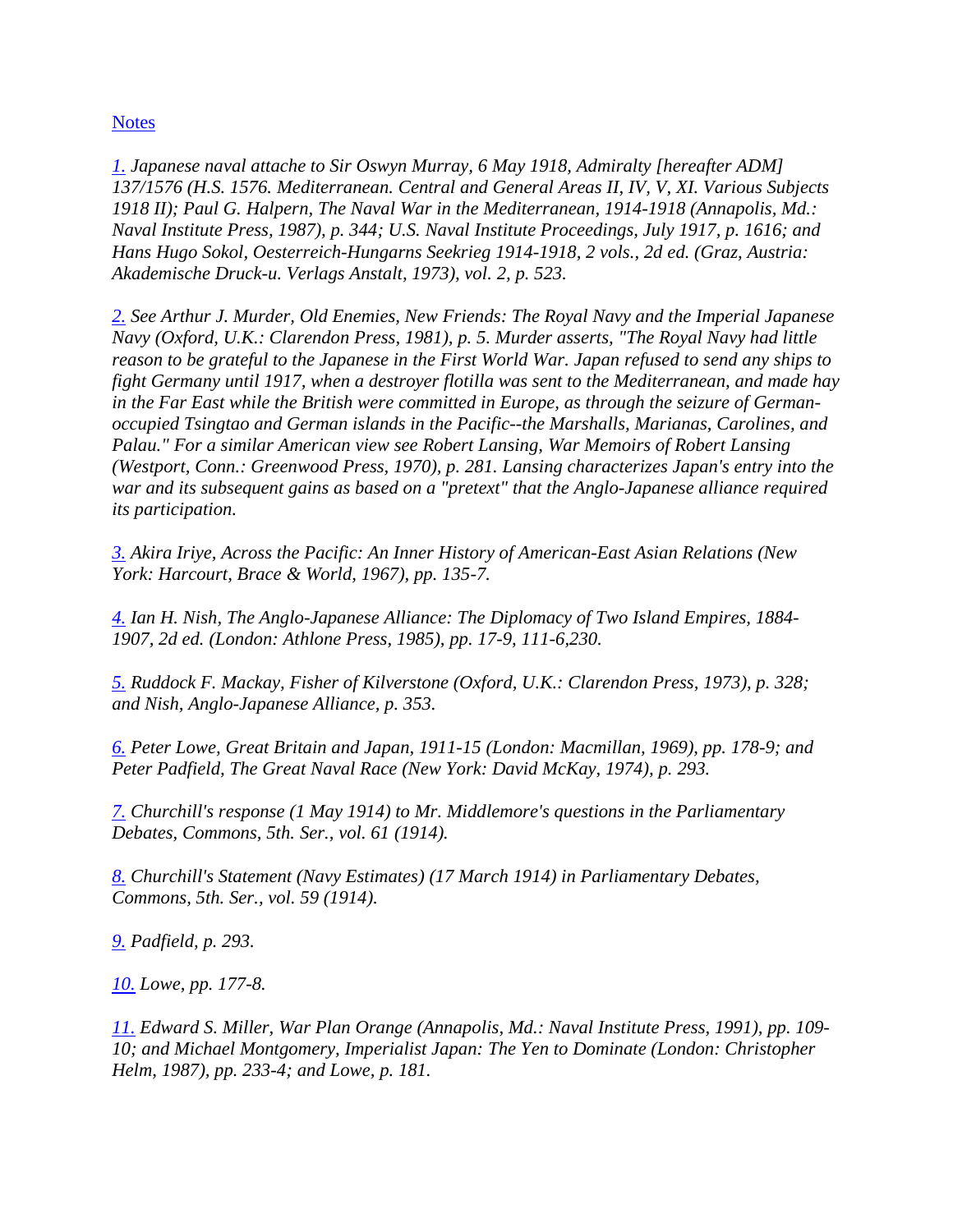*[12.](http://web.ebscohost.com/ehost/delivery?vid=5&hid=9&sid=020941e6-c148-4c15-a8af-fde9609c5d1c%40sessionmgr10#bib12up) For Grey's plans vis-a-vis Japan, see Sir Edward Grey to Greene, 36531, 4 August 1914; 37691, 10 August 1914; 37900, 11 August 1914, Confidential Print, Japan (1914) Foreign Office [hereafter FO] 410/63, Public Records Office [hereafter PRO], London, England; and Sir Martin Gilbert, Winston Churchill, vol. 3, 1914-1916 (Boston: Houghton Mifflin, 1971), p. 43.* 

*[13.](http://web.ebscohost.com/ehost/delivery?vid=5&hid=9&sid=020941e6-c148-4c15-a8af-fde9609c5d1c%40sessionmgr10#bib13up) Greene to Grey, 39546, 15 August 1914; a Mr. Inouye to Grey, 42297, 23 August 1914, FO 410/63; "Memorandum For Colonel Graham," 16 September 1921, Office of Naval Intelligence [hereafter ONI], Record Group [hereafter RG] 38, Naval Attache Reports, U-4-B, 11083, National Archives, Washington, D.C., p. 1; and A. Morgan Young, Japan in Recent Times, 1912- 1926 (New York: William Morrow, 1929; repr. Westport, Conn.: Greenwood Press, 1973), pp. 71-2 (page citations are to the reprint edition).* 

*[14.](http://web.ebscohost.com/ehost/delivery?vid=5&hid=9&sid=020941e6-c148-4c15-a8af-fde9609c5d1c%40sessionmgr10#bib14up) Ian H. Nish, Japanese Foreign Policy (London: Routledge and Kegan Paul, 1977), pp. 93, 95; and Masamichi Royama, Foreign Policy of Japan: 1914-1939 (1941; repr. Westport, Conn.: Greenwood Press, 1973), pp. 3, 7, 17-8.* 

*[15.](http://web.ebscohost.com/ehost/delivery?vid=5&hid=9&sid=020941e6-c148-4c15-a8af-fde9609c5d1c%40sessionmgr10#bib15up) Montgomery, p. 237; and Greene to Grey, 28 August 1914, 43927, FO 410/63.* 

*[16.](http://web.ebscohost.com/ehost/delivery?vid=5&hid=9&sid=020941e6-c148-4c15-a8af-fde9609c5d1c%40sessionmgr10#bib16up) ONI, "Japanese Naval Activities during European War," 11 December 1918, RG 38, Naval Attache Reports, U-4-B, 11083, pp. 2-3, National Archives, Washington, D.C.* 

*[17.](http://web.ebscohost.com/ehost/delivery?vid=5&hid=9&sid=020941e6-c148-4c15-a8af-fde9609c5d1c%40sessionmgr10#bib17up) "Official Report of Japanese Naval Activities during the War," 11 December 1918, translation of official statement issued by Japanese Navy Department on 8 December 1918, ONI, RG 38, Naval Attache Reports, U-4-B, 11083, p. 2, National Archives, Washington, D.C.* 

*[18.](http://web.ebscohost.com/ehost/delivery?vid=5&hid=9&sid=020941e6-c148-4c15-a8af-fde9609c5d1c%40sessionmgr10#bib18up) Randal Gray, ed., Conway's All the World's Fighting Ships, 1906-1921 (London: Conway's Maritime Press, 1985), p. 222; Montgomery, p. 237; and ONI, "Official Report of Japanese Naval Activities," p. 3.* 

*[19.](http://web.ebscohost.com/ehost/delivery?vid=5&hid=9&sid=020941e6-c148-4c15-a8af-fde9609c5d1c%40sessionmgr10#bib19up) ONI, "Official Report of Japanese Naval Activities," p. 3; and Gray, ed., p. 240.* 

*[20.](http://web.ebscohost.com/ehost/delivery?vid=5&hid=9&sid=020941e6-c148-4c15-a8af-fde9609c5d1c%40sessionmgr10#bib20up) ONI,"Japanese Naval Activities during European War," pp. 3-7, and "Official Report of Japanese Naval Activities," p. 4; and Gray, ed., p. 222.* 

*[21.](http://web.ebscohost.com/ehost/delivery?vid=5&hid=9&sid=020941e6-c148-4c15-a8af-fde9609c5d1c%40sessionmgr10#bib21up) Lowe, pp. 196-7.* 

*[22.](http://web.ebscohost.com/ehost/delivery?vid=5&hid=9&sid=020941e6-c148-4c15-a8af-fde9609c5d1c%40sessionmgr10#bib22up) Montgomery, p. 237.* 

*[23.](http://web.ebscohost.com/ehost/delivery?vid=5&hid=9&sid=020941e6-c148-4c15-a8af-fde9609c5d1c%40sessionmgr10#bib23up) ONI, "A Brief Account of Japan's Part in the World War," 16 September 1921, RG 38, Naval Attache Reports, U-4-B, 11083, National Archives, Washington, D.C., p. 2.; Gray, ed., p. 222; and Anthony E. Sokol, The Imperial and Royal Austro-Hungarian Navy (Annapolis, Md.: Naval Institute Press, 1968), pp. 89-90.* 

*[24.](http://web.ebscohost.com/ehost/delivery?vid=5&hid=9&sid=020941e6-c148-4c15-a8af-fde9609c5d1c%40sessionmgr10#bib24up) Montgomery, p. 238.*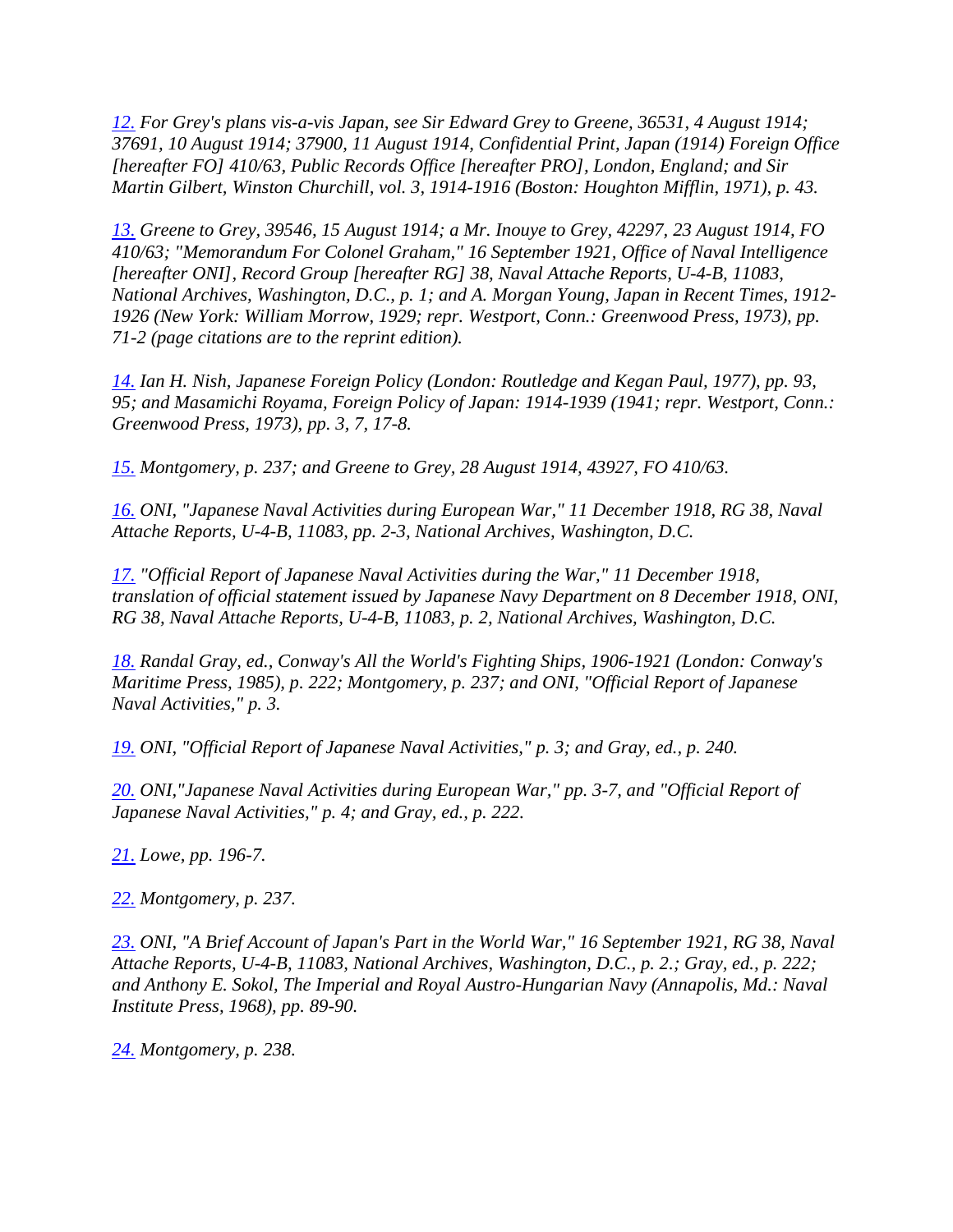*[25.](http://web.ebscohost.com/ehost/delivery?vid=5&hid=9&sid=020941e6-c148-4c15-a8af-fde9609c5d1c%40sessionmgr10#bib25up) ONI, "Operations--Japanese Navy in the Indian and Pacific Oceans during War--1914- 1918," RG 45, Subject File 1911-1927, WA-5 Japan, box 703, folder 10, NND 913005, p. 98, and "Official Report of Japanese Naval Activities," p. 5; and Stephen Howarth, The Fighting Ships of the Rising Sun (New York: Atheneum, 1983), p. 128.* 

*[26.](http://web.ebscohost.com/ehost/delivery?vid=5&hid=9&sid=020941e6-c148-4c15-a8af-fde9609c5d1c%40sessionmgr10#bib26up) ONI, "Japanese Naval Activities during European War," p. 11.* 

*[27.](http://web.ebscohost.com/ehost/delivery?vid=5&hid=9&sid=020941e6-c148-4c15-a8af-fde9609c5d1c%40sessionmgr10#bib27up) ONI, "Official Report of Japanese Naval Activities," p. 7.* 

*[28.](http://web.ebscohost.com/ehost/delivery?vid=5&hid=9&sid=020941e6-c148-4c15-a8af-fde9609c5d1c%40sessionmgr10#bib28up) ONI, "Operations--Japanese Navy," pp. 55-8, and "Japanese Naval Activities during European War," p. 13; M.P. Lissington, New Zealand and Japan, 1900-1941 (Wellington, New Zealand: A. R. Shearer, 1972), p. 27; and Howarth, p. 128.* 

*[29.](http://web.ebscohost.com/ehost/delivery?vid=5&hid=9&sid=020941e6-c148-4c15-a8af-fde9609c5d1c%40sessionmgr10#bib29up) ONI, "Official Report of Japanese Naval Activities," p. 6.* 

*[30.](http://web.ebscohost.com/ehost/delivery?vid=5&hid=9&sid=020941e6-c148-4c15-a8af-fde9609c5d1c%40sessionmgr10#bib30up) ONI, "Operations--Japanese Navy," p. 38.* 

*[31.](http://web.ebscohost.com/ehost/delivery?vid=5&hid=9&sid=020941e6-c148-4c15-a8af-fde9609c5d1c%40sessionmgr10#bib31up) Ibid., p. 64; and H. S. Gullett, 'Australia in the World War (I) Military," in The Cambridge History of the British Empire (Cambridge, U.K.: Cambridge Univ. Press, 1933), vol. 7, part 1, pp. 547-8.* 

*[32.](http://web.ebscohost.com/ehost/delivery?vid=5&hid=9&sid=020941e6-c148-4c15-a8af-fde9609c5d1c%40sessionmgr10#bib32up) ONI, "Official Report of Japanese Naval Activities," p. 6.* 

*[33.](http://web.ebscohost.com/ehost/delivery?vid=5&hid=9&sid=020941e6-c148-4c15-a8af-fde9609c5d1c%40sessionmgr10#bib33up) ONI, "Operations--Japanese Navy," p. 38, and "Japanese Naval Activities during European War," p. 13.* 

*[34.](http://web.ebscohost.com/ehost/delivery?vid=5&hid=9&sid=020941e6-c148-4c15-a8af-fde9609c5d1c%40sessionmgr10#bib34up) ONI, "Operations--Japanese Navy," pp. 98, 115-7, "Japanese Naval Activities during European War," pp. 11-2, and "Official Report of Japanese Naval Activities," p. 9.* 

*[35.](http://web.ebscohost.com/ehost/delivery?vid=5&hid=9&sid=020941e6-c148-4c15-a8af-fde9609c5d1c%40sessionmgr10#bib35up) Mr. Haracourt to the Governor-General of the Commonwealth of Australia, enclosure 3 in no. 389, 74500, 23 November 1914, FO 410/63; Governor Lord Liverpool to Haracourt, enclosure in no. 260, 13 May 1915, Confidential Print, Japan (1915) FO 410/64; Gray, ed., p. 222; and Lissington, p. 26.* 

*[36.](http://web.ebscohost.com/ehost/delivery?vid=5&hid=9&sid=020941e6-c148-4c15-a8af-fde9609c5d1c%40sessionmgr10#bib36up) ONI, "Japanese Naval Activities during European War," p. 9, and "Operations--Japanese Navy," pp. 121-3, 126-8, 130-2, 141-2.* 

*[37.](http://web.ebscohost.com/ehost/delivery?vid=5&hid=9&sid=020941e6-c148-4c15-a8af-fde9609c5d1c%40sessionmgr10#bib37up) ONI, "Japanese Naval Activities during European War," p. 13.* 

*[38.](http://web.ebscohost.com/ehost/delivery?vid=5&hid=9&sid=020941e6-c148-4c15-a8af-fde9609c5d1c%40sessionmgr10#bib38up) Grey to Greene, 6 August 1914, 36648, FO 410/63; Gilbert, p. 202; and Howarth, pp. 7, 128.* 

*[39.](http://web.ebscohost.com/ehost/delivery?vid=5&hid=9&sid=020941e6-c148-4c15-a8af-fde9609c5d1c%40sessionmgr10#bib39up) Leslie Conners, The Emperor's Advisor: Saionji Kinmochi and Pre-War Japanese Politics (London: Croon Helm, 1987), p. 55; Kiyoshi Ikeda, "The Douglas Mission and the British Influence on the Japanese Navy," in Themes and Theories in Modern Japanese History, ed. Sue Henny and Jean-Pierre Lehmann (London: Athlone, 1988), pp. 171-84; Lowe, p. 182; and Marder, Old Enemies, New Friends, p. 3.*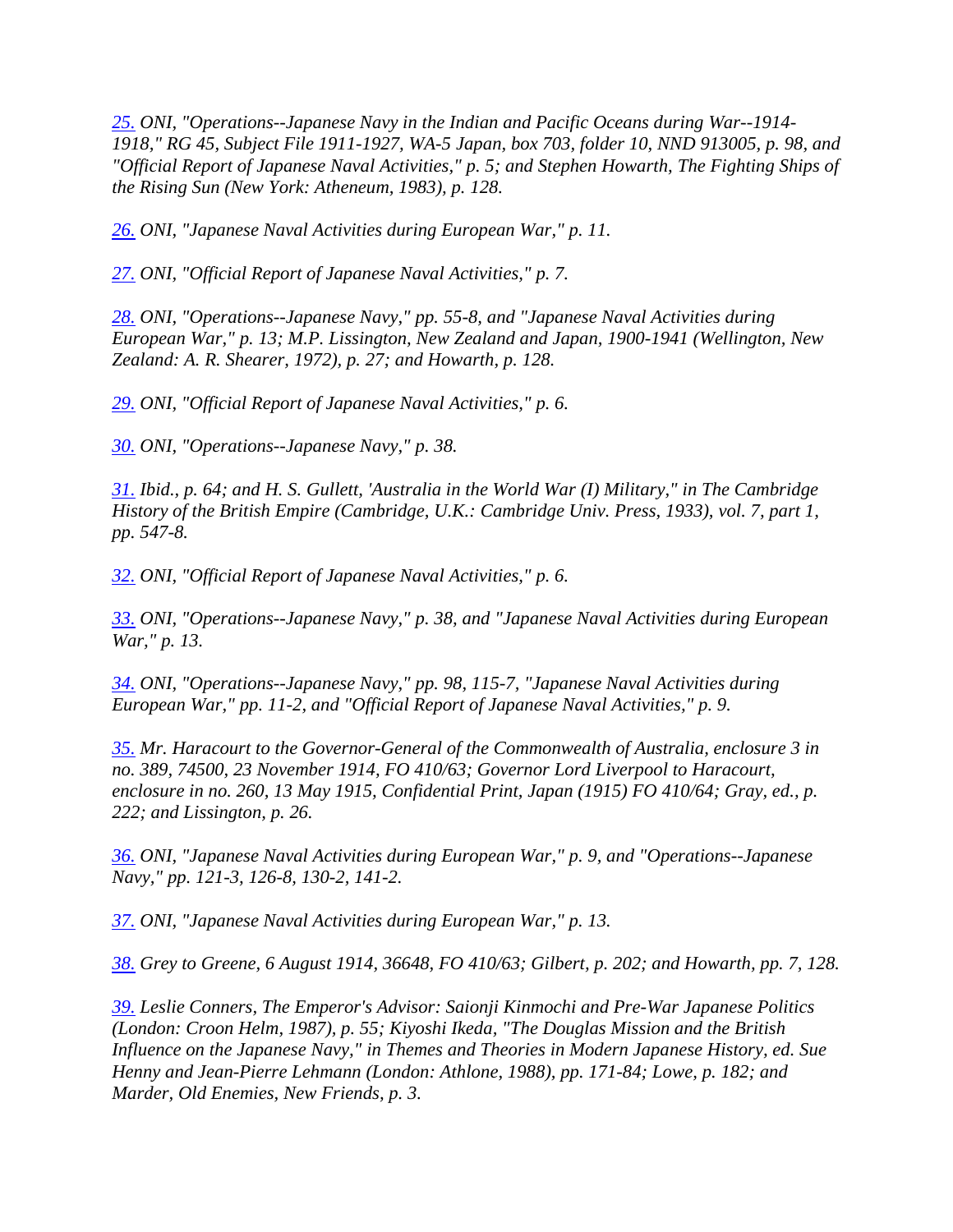*[40.](http://web.ebscohost.com/ehost/delivery?vid=5&hid=9&sid=020941e6-c148-4c15-a8af-fde9609c5d1c%40sessionmgr10#bib40up) Howarth, p. 128.* 

*[41.](http://web.ebscohost.com/ehost/delivery?vid=5&hid=9&sid=020941e6-c148-4c15-a8af-fde9609c5d1c%40sessionmgr10#bib41up) ONI "Operations--Japanese Navy," p. 21; ONI "Official Report of Japanese Naval Activities," p. 5; and Gray, ed., p. 222.* 

*[42.](http://web.ebscohost.com/ehost/delivery?vid=5&hid=9&sid=020941e6-c148-4c15-a8af-fde9609c5d1c%40sessionmgr10#bib42up) ONI "Operations--Japanese Navy," pp. 70-1.* 

*[43.](http://web.ebscohost.com/ehost/delivery?vid=5&hid=9&sid=020941e6-c148-4c15-a8af-fde9609c5d1c%40sessionmgr10#bib43up) See the exchange in: W. F. Nicholson (Admiralty) to Foreign Office, 20396, 1 February 1916; Grey to Greene, 26545, 4 February 1916; W. F. Nicholson (Admiralty) to Foreign Office, 24943, 8 February 1916; Grey to Greene, 27477, 9 February 1916; Greene to Grey, 30818, 16 February 1916; Admiralty to Foreign Office, 34976, 22 February 1916, Confidential Print, Japan (1916) FO 410/65, PRO, London, England; ONI "Operations--Japanese Navy," p. 22; and Howarth, p. 128.* 

*[44.](http://web.ebscohost.com/ehost/delivery?vid=5&hid=9&sid=020941e6-c148-4c15-a8af-fde9609c5d1c%40sessionmgr10#bib44up) Greene to Grey, 65807, 6 April 1916, FO 410/65; ONI "Operations--Japanese Navy," pp. 22, 73-5; ONI "Official Report of Japanese Naval Activities," p. 5.* 

*[45.](http://web.ebscohost.com/ehost/delivery?vid=5&hid=9&sid=020941e6-c148-4c15-a8af-fde9609c5d1c%40sessionmgr10#bib45up) Admiral John Jellicoe to Admiral David Beatty, 30 December 1916, A. Temple Patterson, ed. The Jellicoe Papers, vol. 2, 1916-1935, Publications of the Naval Records Society, vol. 111 (London: Spottiswoode, Ballantyne, 1968), vol. 2, p. 135.* 

*[46.](http://web.ebscohost.com/ehost/delivery?vid=5&hid=9&sid=020941e6-c148-4c15-a8af-fde9609c5d1c%40sessionmgr10#bib46up) Admiral Sir Henry Jackson to Rear Admiral John de Robeck, 9 February 1916, in Paul G. Halpern, ed., The Royal Navy in the Mediterranean, 1915-1918, Publications of the Naval Records Society, vol. 126 (London: Temple Smith, 1987), p. 99. See also the fears of Admiral Sir Henry Oliver, Chief of the Admiralty War Staff, who worried that Japan might use British requests for naval assistance in the Mediterranean to "get a permanent footing there." Quoted in John Fisher, "'Backing the Wrong Horse': Japan in British Middle Eastern Policy, 1914-1918," The Journal of Strategic Studies, June 1998, p. 63.* 

*[47.](http://web.ebscohost.com/ehost/delivery?vid=5&hid=9&sid=020941e6-c148-4c15-a8af-fde9609c5d1c%40sessionmgr10#bib47up) Early in November 1917, the British ambassador to Japan reported, "I notice indications in the press and elsewhere of a desire to awaken Japanese public from apathy and indifference with which they have hitherto regarded the war, and which has found encouragement in high places. Some of the papers even warn their readers that Japan should be prepared for a possible appeal for military aid from the Allies." Greene to Balfour, 214763, 8 November 1917, Confidential Print, Japan (1917) FO 410/66.* 

*[48.](http://web.ebscohost.com/ehost/delivery?vid=5&hid=9&sid=020941e6-c148-4c15-a8af-fde9609c5d1c%40sessionmgr10#bib48up) Malcolm D. Kennedy, The Estrangement of Great Britain and Japan, 1917-1935 (Berkeley: Univ. of California Press, 1969), p. 13.* 

*[49.](http://web.ebscohost.com/ehost/delivery?vid=5&hid=9&sid=020941e6-c148-4c15-a8af-fde9609c5d1c%40sessionmgr10#bib49up) Greene to Balfour, 180776, enclosure 1 in no. 6, Memorandum, Japan's After-War Labour Problem, 19 September 1918, Confidential Print, Japan (1918) FO 410/67; and Young, pp. 114- 8.* 

*[50.](http://web.ebscohost.com/ehost/delivery?vid=5&hid=9&sid=020941e6-c148-4c15-a8af-fde9609c5d1c%40sessionmgr10#bib50up) G. V. Fiddes (Colonial Office) to Foreign Office, 21 March 1916, 54458, Confidential Print, Japan (1916), FO 410/65; and Lissington, p. 31.*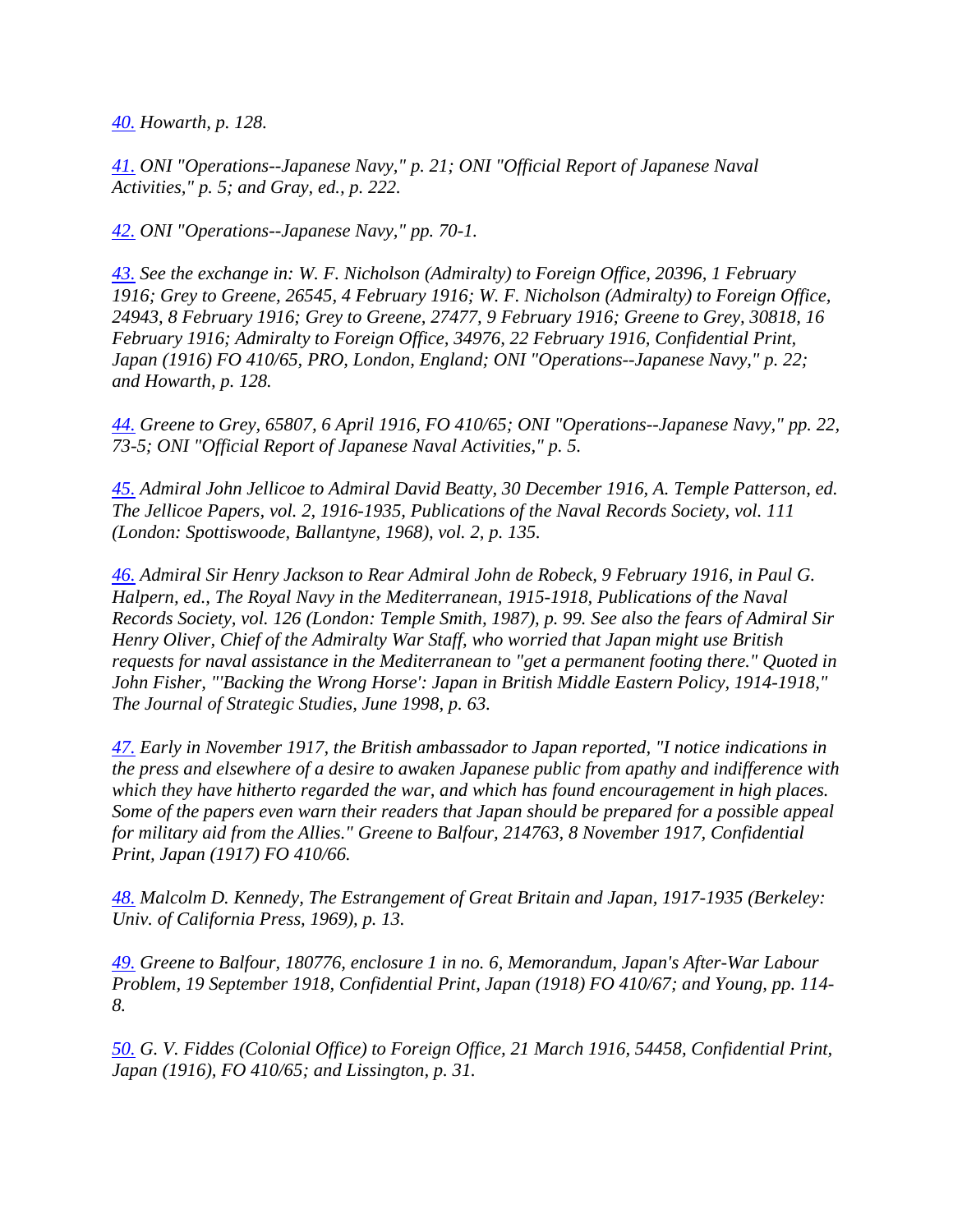*[51.](http://web.ebscohost.com/ehost/delivery?vid=5&hid=9&sid=020941e6-c148-4c15-a8af-fde9609c5d1c%40sessionmgr10#bib51up) Admiralty to Foreign Office, 256472, 18 December 1916, FO 410/65; Balfour to Greene, 256472, 9 January 1917; and Greene to Balfour, 22137, 27 January 1917, FO 410/66.* 

*[52.](http://web.ebscohost.com/ehost/delivery?vid=5&hid=9&sid=020941e6-c148-4c15-a8af-fde9609c5d1c%40sessionmgr10#bib52up) Arthur J. Marder, From the Dreadnought to Scapa Flow, vol. 4, 1917: Year of Crisis (London: Oxford Univ. Press, 1969), p. 100.* 

*[53.](http://web.ebscohost.com/ehost/delivery?vid=5&hid=9&sid=020941e6-c148-4c15-a8af-fde9609c5d1c%40sessionmgr10#bib53up) War Cabinet Papers, 29 January 1917, CAB 23/1/47; 1 February 1917, CAB 23/1/51; 12 February 1917, CAB 23/1/63; and 14 February 1917, CAB 23/1/65.* 

*[54.](http://web.ebscohost.com/ehost/delivery?vid=5&hid=9&sid=020941e6-c148-4c15-a8af-fde9609c5d1c%40sessionmgr10#bib54up) Balfour to Greene, 27203, 5 February 1917, FO 410/66; and ONI, "Operations--Japanese Navy," p. 77, and "Official Report of Japanese Naval Activities," pp. 6-7.* 

*[55.](http://web.ebscohost.com/ehost/delivery?vid=5&hid=9&sid=020941e6-c148-4c15-a8af-fde9609c5d1c%40sessionmgr10#bib55up) "Memorandum for Colonel Graham," p. 2.* 

*[56.](http://web.ebscohost.com/ehost/delivery?vid=5&hid=9&sid=020941e6-c148-4c15-a8af-fde9609c5d1c%40sessionmgr10#bib56up) W. Long to the Governor-General of the Commonwealth of Australia and the Governor of New Zealand, enclosure in no. 9, Colonial Office to Foreign Office, 29366, 5 February 1917, FO 410/66.* 

*[57.](http://web.ebscohost.com/ehost/delivery?vid=5&hid=9&sid=020941e6-c148-4c15-a8af-fde9609c5d1c%40sessionmgr10#bib57up) ONI, "Official Report of Japanese Naval Activities," p. 1; Gray, ed., p. 205; and Hansgeorg Jentschura, Dieter Jung, and Peter Mickel, Warships of the Imperial Japanese Navy, 1869-1945, trans. Antony Preston and J. D. Brown (Annapolis, Md.: Naval Institute Press, 1977), p. 135.* 

*[58.](http://web.ebscohost.com/ehost/delivery?vid=5&hid=9&sid=020941e6-c148-4c15-a8af-fde9609c5d1c%40sessionmgr10#bib58up) War Cabinet Papers, 15 December 1916, CAB 23/1/8.* 

*[59.](http://web.ebscohost.com/ehost/delivery?vid=5&hid=9&sid=020941e6-c148-4c15-a8af-fde9609c5d1c%40sessionmgr10#bib59up) War Cabinet Papers, 30 May 1917, CAB 23/2/150; and ONI, "Operations--Japanese Navy," p. 77.* 

*[60.](http://web.ebscohost.com/ehost/delivery?vid=5&hid=9&sid=020941e6-c148-4c15-a8af-fde9609c5d1c%40sessionmgr10#bib60up) "Memorandum For Colonel Graham," p. 2.* 

*[61.](http://web.ebscohost.com/ehost/delivery?vid=5&hid=9&sid=020941e6-c148-4c15-a8af-fde9609c5d1c%40sessionmgr10#bib61up) ONI, "Japanese Naval Activity and Other Contributions to the European War," 16 October 1918, RG 38, U-4-B, 11083, National Archives, Washington, D.C., p. 2.* 

*[62.](http://web.ebscohost.com/ehost/delivery?vid=5&hid=9&sid=020941e6-c148-4c15-a8af-fde9609c5d1c%40sessionmgr10#bib62up) Jellicoe to the First Lord, Sir Eric Geddes, 21 July 1917, The Jellicoe Papers, vol. 2, p. 185.* 

*[63.](http://web.ebscohost.com/ehost/delivery?vid=5&hid=9&sid=020941e6-c148-4c15-a8af-fde9609c5d1c%40sessionmgr10#bib63up) Marder, Year of Crisis, pp. 43-4.* 

*[64.](http://web.ebscohost.com/ehost/delivery?vid=5&hid=9&sid=020941e6-c148-4c15-a8af-fde9609c5d1c%40sessionmgr10#bib64up) David F. Trask, Captains & Cabinets: Anglo-American Naval Relations, 1917-1918 (Columbia: Univ. of Missouri Press, 1972), pp. 102-4.* 

*[65.](http://web.ebscohost.com/ehost/delivery?vid=5&hid=9&sid=020941e6-c148-4c15-a8af-fde9609c5d1c%40sessionmgr10#bib65up) Sir C. Spring-Rice to Lord Robert Cecil, 14 May 1917, War Cabinet Papers, 22 May 1917, CAB 23/2/142; and Trask, pp. 104-11.* 

*[66.](http://web.ebscohost.com/ehost/delivery?vid=5&hid=9&sid=020941e6-c148-4c15-a8af-fde9609c5d1c%40sessionmgr10#bib66up) Rice to Grey, 77210, 30 November 1914, FO 410/63; and James Reed, The Missionary Mind and American East Asia Policy, 1911-1915 (Cambridge, Mass.: Harvard Univ. Press, 1983), pp. 96, 99.*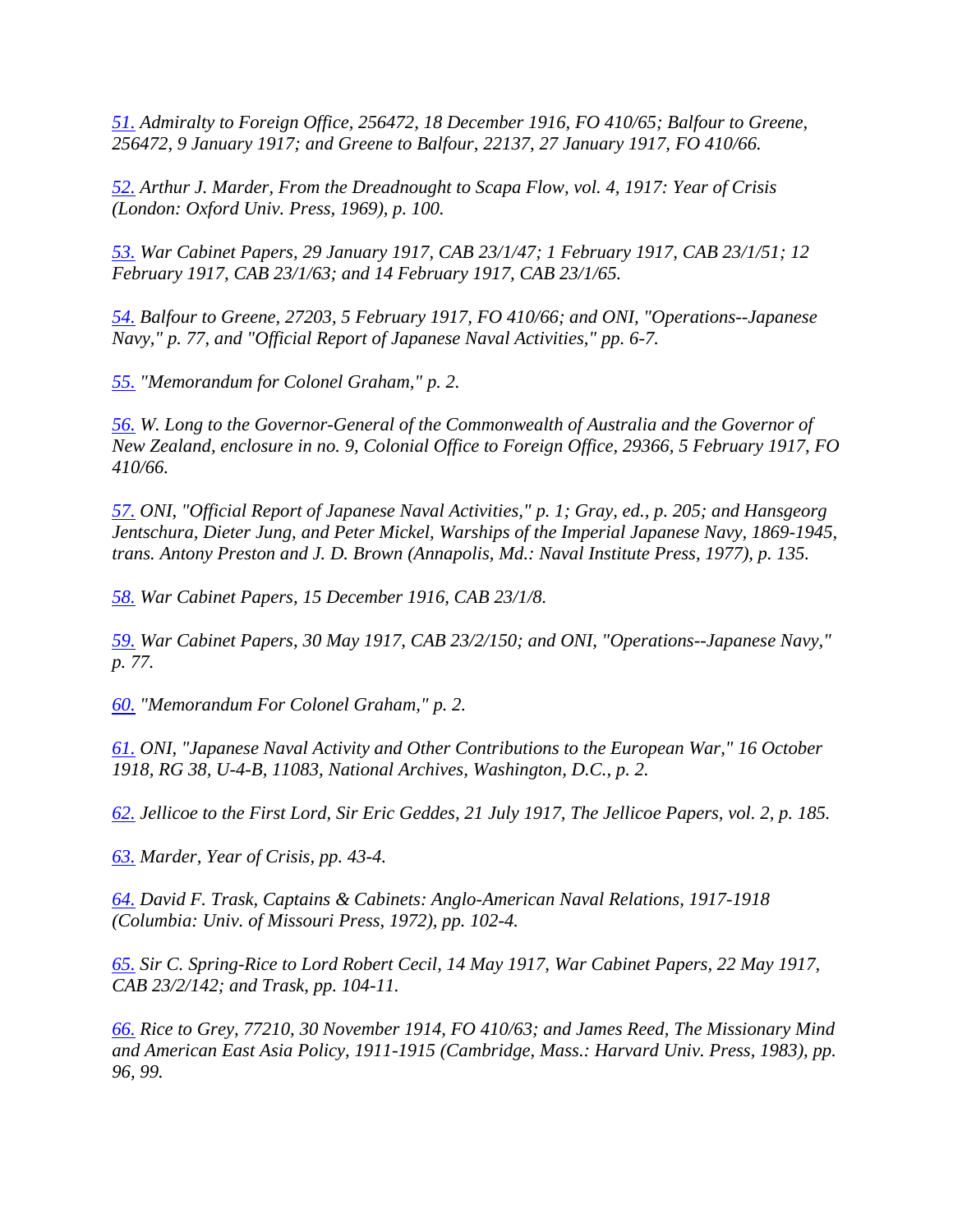*[67.](http://web.ebscohost.com/ehost/delivery?vid=5&hid=9&sid=020941e6-c148-4c15-a8af-fde9609c5d1c%40sessionmgr10#bib67up) ONI, "Japanese Naval Activity and Other Contributions to the European War," p. 1, and "Official Report of Japanese Naval Activity," p. 8; and Ian Nish, "Japan in Britain's View of the International System, 1919-37," in Anglo-Japanese Alienation, 1919-1952, ed. Ian Nish (Cambridge, U.K.: Cambridge Univ. Press, 1982), p. 29.* 

*[68.](http://web.ebscohost.com/ehost/delivery?vid=5&hid=9&sid=020941e6-c148-4c15-a8af-fde9609c5d1c%40sessionmgr10#bib68up) Greene to Balfour, 214266, 7 November 1917, FO 410/66; William Reynolds Braisted, The United States Navy in the Pacific, 1909-1922 (Austin: Univ. of Texas Press, 1971), p. 335; and ONI, "Operations--Japanese Navy," pp. 99, 172.* 

*[69.](http://web.ebscohost.com/ehost/delivery?vid=5&hid=9&sid=020941e6-c148-4c15-a8af-fde9609c5d1c%40sessionmgr10#bib69up) Miller, pp. 110-1.* 

*[70.](http://web.ebscohost.com/ehost/delivery?vid=5&hid=9&sid=020941e6-c148-4c15-a8af-fde9609c5d1c%40sessionmgr10#bib70up) Iriye, pp. 131, 135.* 

*[71.](http://web.ebscohost.com/ehost/delivery?vid=5&hid=9&sid=020941e6-c148-4c15-a8af-fde9609c5d1c%40sessionmgr10#bib71up) ONI, "Operations--Japanese Navy," pp. 10-1; and Paul G. Halpern, A Naval History of World War I (Annapolis, Md.: Naval Institute Press, 1994), p. 393.* 

*[72.](http://web.ebscohost.com/ehost/delivery?vid=5&hid=9&sid=020941e6-c148-4c15-a8af-fde9609c5d1c%40sessionmgr10#bib72up) Halpern, Royal Navy in the Mediterranean, p. 209.* 

*[73.](http://web.ebscohost.com/ehost/delivery?vid=5&hid=9&sid=020941e6-c148-4c15-a8af-fde9609c5d1c%40sessionmgr10#bib73up) Sokol, Oesterreich-Hungarns Seekrieg, vol. 2, p. 518.* 

*[74.](http://web.ebscohost.com/ehost/delivery?vid=5&hid=9&sid=020941e6-c148-4c15-a8af-fde9609c5d1c%40sessionmgr10#bib74up) Sokol, The Imperial and Royal Austro-Hungarian Navy, p. 121.* 

*[75.](http://web.ebscohost.com/ehost/delivery?vid=5&hid=9&sid=020941e6-c148-4c15-a8af-fde9609c5d1c%40sessionmgr10#bib75up) Halpern, Royal Navy in the Mediterranean, pp. 70, 209.* 

*[76.](http://web.ebscohost.com/ehost/delivery?vid=5&hid=9&sid=020941e6-c148-4c15-a8af-fde9609c5d1c%40sessionmgr10#bib76up) Ibid., p. 213.* 

*[77.](http://web.ebscohost.com/ehost/delivery?vid=5&hid=9&sid=020941e6-c148-4c15-a8af-fde9609c5d1c%40sessionmgr10#bib77up) ONI, "Operations--Japanese Navy," p. 12.* 

*[78.](http://web.ebscohost.com/ehost/delivery?vid=5&hid=9&sid=020941e6-c148-4c15-a8af-fde9609c5d1c%40sessionmgr10#bib78up) "Naval Transport and Convoy," The Times History and Encyclopedia of the War, 22 vols., 11 June 1918, vol. 16, p. 173; "The Navy's Work in 1917," ibid., 18 December 1917, vol. 14, p. 164; and Henry Newbolt, History of the Great War (Based on Official Documents) Naval Operations, 5 vols. (London: Longmans, Green, 1928), vol. 4, p. 295.* 

*[79.](http://web.ebscohost.com/ehost/delivery?vid=5&hid=9&sid=020941e6-c148-4c15-a8af-fde9609c5d1c%40sessionmgr10#bib79up) ONI, "Operations--Japanese Navy," p. 11.* 

*[80.](http://web.ebscohost.com/ehost/delivery?vid=5&hid=9&sid=020941e6-c148-4c15-a8af-fde9609c5d1c%40sessionmgr10#bib80up) See Hope's Minutes, 23 February 1917; Ballard (Senior Naval Officer Malta) to Admiralty, 21 August 1917, ADM 137/1412 (H.S. 1412. Mediterranean. Central & General Areas II, IV, V, and XI); Various Subjects 1917 I, pp. 384-5; and Ballard to Admiralty, 21 August 1917 in Halpern, Royal Navy in the Mediterranean, pp. 236, 279, 282.* 

*[81.](http://web.ebscohost.com/ehost/delivery?vid=5&hid=9&sid=020941e6-c148-4c15-a8af-fde9609c5d1c%40sessionmgr10#bib81up) ONI, "Operations--Japanese Navy," pp. 12-3.* 

*[82.](http://web.ebscohost.com/ehost/delivery?vid=5&hid=9&sid=020941e6-c148-4c15-a8af-fde9609c5d1c%40sessionmgr10#bib82up) Ibid., pp. 13-5.* 

*[83.](http://web.ebscohost.com/ehost/delivery?vid=5&hid=9&sid=020941e6-c148-4c15-a8af-fde9609c5d1c%40sessionmgr10#bib83up) Howarth, Fighting Ships of the Rising Sun, p. 130.*